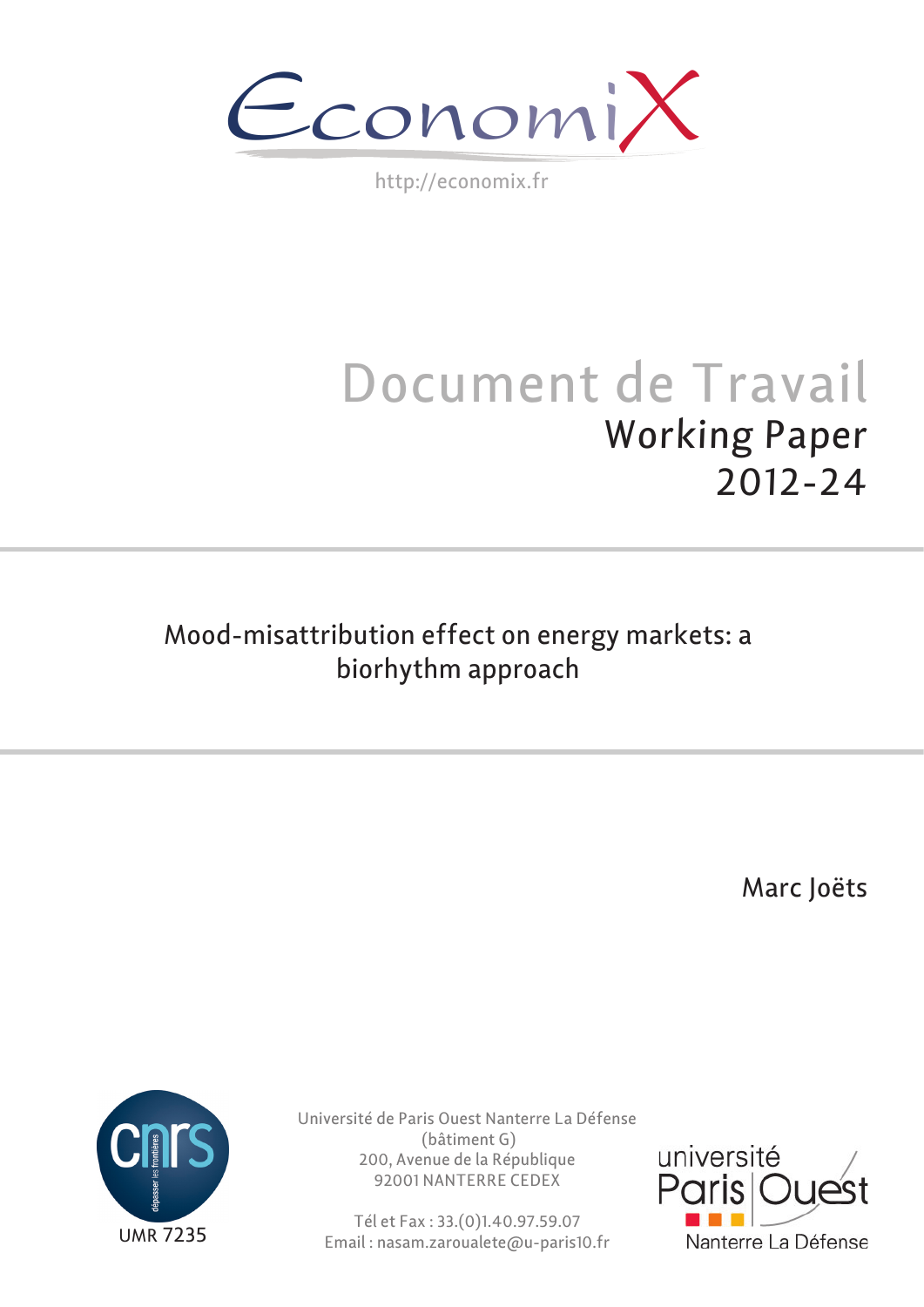# Mood-misattribution effect on energy markets: a biorhythm approach

#### Marc Joëts<sup>†</sup>

#### April 24, 2012

#### Abstract

This paper investigates the relationship between emotion and European energy forward prices of oil, gas, coal and electricity during normal times and periods of extreme price movements relying on the biorhythm approach. To this end, we use the Seasonal Affective Disorder (SAD) variable to study the impact of emotion on energy market dynamics. Estimating OLS and quantile regressions, we find that seasonal patterns have a significant impact during extreme volatility periods only. Further investigations reveal that the SAD affect is significant during periods of price decrease, but insignificant during price increase. The out-of-sample predictive ability properties are also investigated and show that our "SAD model" outperforms significantly the pure "macroeconomic one".

JEL Classification: G02, C21, Q40

Keywords: energy forward markets, mood-misattribution, behavioral finance, extreme price movements, quantile regression.

I very grateful to Sessi Tokpavi, ValÈrie Mignon, and Anna Creti for their constructive comments and suggestions that help to improve an earlier version of the paper. Usual disclaimers apply.

<sup>&</sup>lt;sup>†</sup>EconomiX-CNRS, University of Paris Ouest, France. E-mail: marc.joets@u-paris10.fr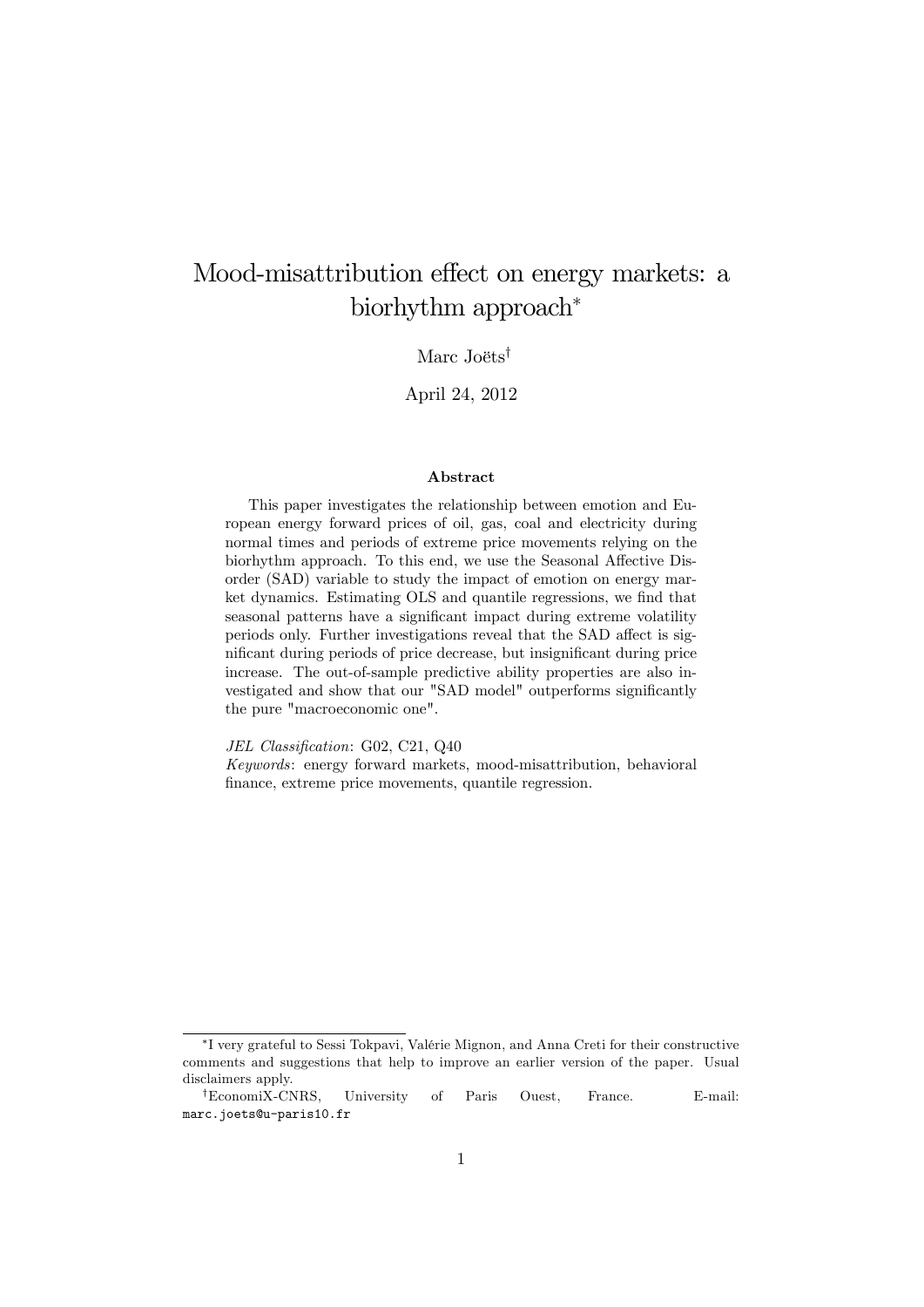### 1 Introduction

Understanding energy price dynamics is a rather difficult task given its apparent erratic behavior and the various potential factors that may be at play (Sadorsky, 1999; Hamilton, 2003; Kilian, 2008, among others). Strong fluctuations increase energy market risks which lead in turn to distinct market apprehension and perception. Regarding the traditional economic and Önancial approaches, a rational agent is deÖned as someone who used all available information to anticipate future evolutions and allocate his portfolio, so that anticipations are well established on average. Under this hypothesis, rational investors will always choose equities with the best benefit-risk trade off in the Efficient Market Hypothesis (EMH) sense.

With regard to the development of behavioral finance (Shleifer, 2000; Thaler, 2005, among others), this traditional approach seems to be too restrictive in the sense that individual rationality appears to be bounded (Simon, 1982, 1987a and 1987b). In this context, the economic agent is not a simple calculator but a human with biaises whose decision-making process is influenced by cognitive and emotional resentments. This characteristic leads to distinct asset valuations among investors which can create excess volatility in Önancial markets (Black, 1986). The seminal work of Damasio (1994) shows that emotion can affect behavior and play a crucial role in the decision process where lack of feelings leads to suboptimal choices. In this way, recent researches in behavioral finance have studied the influence of emotions through the mood misattribution impact on decision-making. According to Loewentein et al. (2001), the mood misattribution perspective relies on the hypothesis that individuals who take their decision under risk and uncertainty are unconsciously ináuenced by their relative emotional states even if moods are unrelated to their choices (Schwarz and Clore, 1983).

Recent studies have shown significant mood impact on equity pricing.<sup>[1](#page-2-0)</sup> However, they focus on specific classes of assets. In order to bring new elements to the recent energy prices increase and assuming that excess volatility could be due in part, to some investors influenced by their emotional states, we investigate the impact of mood misattribution on forward energy market dynamics such as oil, gas, coal and electricity during both "normal times" and periods of extreme (upward and downward) price movements. By relying on forward energy prices, we are able to account for both fundamental and speculative pressures (Joëts and Mignon,  $2011$  $2011$ ).<sup>2</sup>

<span id="page-2-1"></span><span id="page-2-0"></span><sup>1</sup> See references in Section [3.](#page-5-0)

 $2^{2}$ Indeed, the forward energy market can result in both physical delivery and speculative purposes.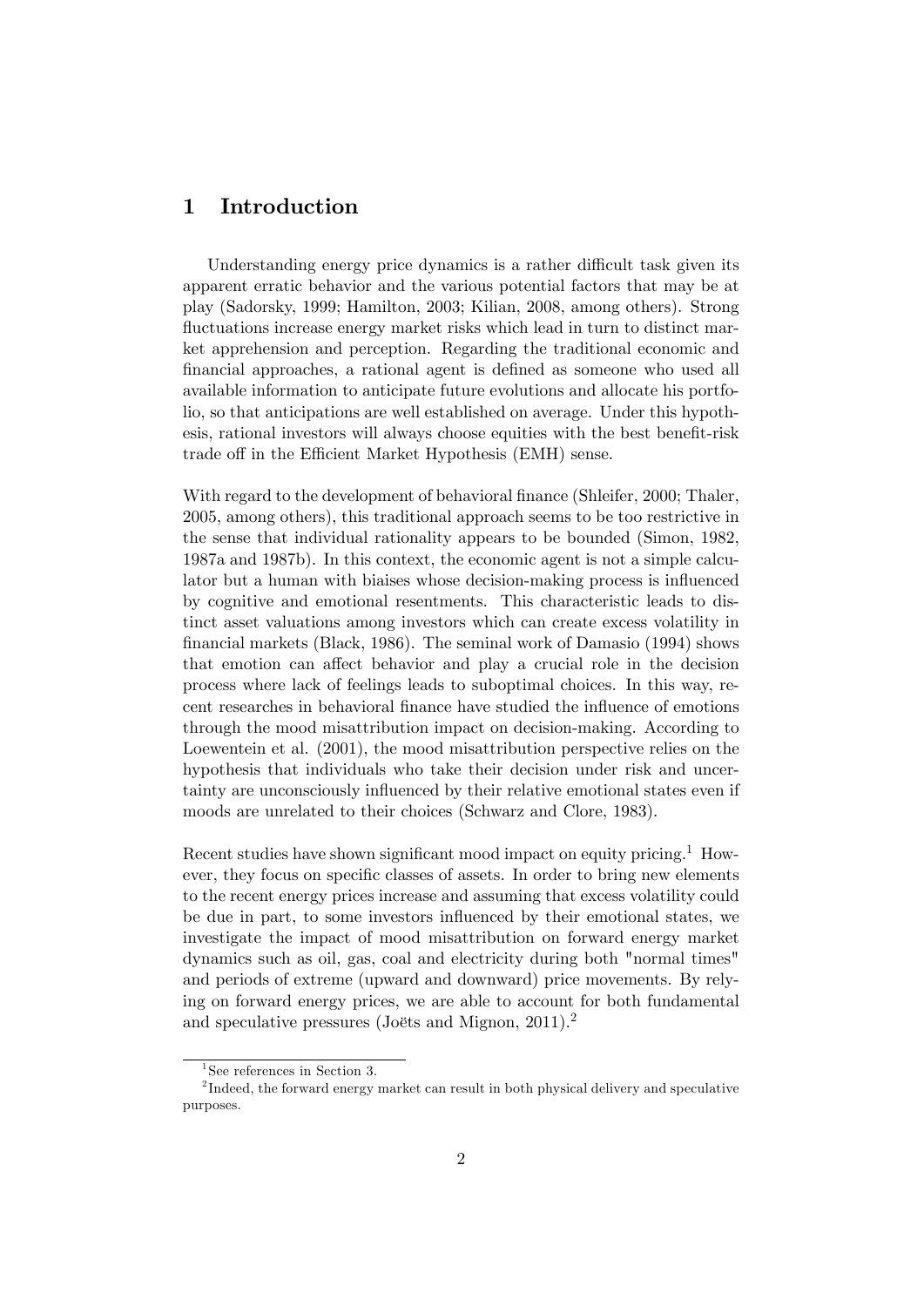In order to investigate mood effect, a biorhythm approach is adopted considering the Seasonal Affective Disorder (SAD) framework developed by Kamstra et al. (2003). This approach known as 'winter blues' considers that seasonal variation in the number of hours of sunlight per day can lead to anxious state which in turn can affect risk apprehension and decisionmaking. Therefore, the SAD variable can be seen as an approximation of emotion which can affect the energy market behavior. Assuming that feelings influence behavior and risk perception of investors, we analyze mood effect on energy market variations in an in-sample and out-of-sample contexts. Both normal and extreme volatility periods are considered using OLS and quantile regression approaches.

Our contribution is fourfold. First, the relationship between emotion and energy markets is studied using biorhytm approach through the SAD proxy variable. Second, by relying on European forward prices of oil, coal, gas and electricity, we purge short-run demand and supply from noise that affects market fluctuations, and account for both fundamental and speculative pressures. Third, we investigate the emotional phenomenon of energy market dynamics considering normal and extreme market circumstances. Finally, we compare the out-of-sample properties of our SAD model against a pure macroeconomic model in term of predictive ability to see which strategy is the more fitted.

The rest of the paper is organized as follows. Section 2 presents the theoretical research background on which the investigation of investors' feelings is based. Section 3 reviews the existing literature on mood misattribution and equity pricing. Empirical application on energy markets is displayed in Section 4, and Section 5 concludes the article.

# 2 Mood influences on investor decision-making under uncertainty

In the traditional portfolio choice theories, the process of investors' decision is assumed to be quantitatively characterized by the weight of costs and benefits of all possible outcomes. In this perspective, rational investors choose the outcome with the best risk-benefit trade off (see Markowitz, 1952; Sharpe, 1964, among others). This type of behavior is what Loewenstein et al.  $(2001)$  describe as a *consequentialist perspective* which does not account for the emotional impact on the decision-making process. However, in practice these traditional approaches may be viewed as unrealistic since feelings play a crucial role in the perception of the environment, especially under risky and uncertain context (see, Zajonc, 1980; Schwarz, 1990; Forgas,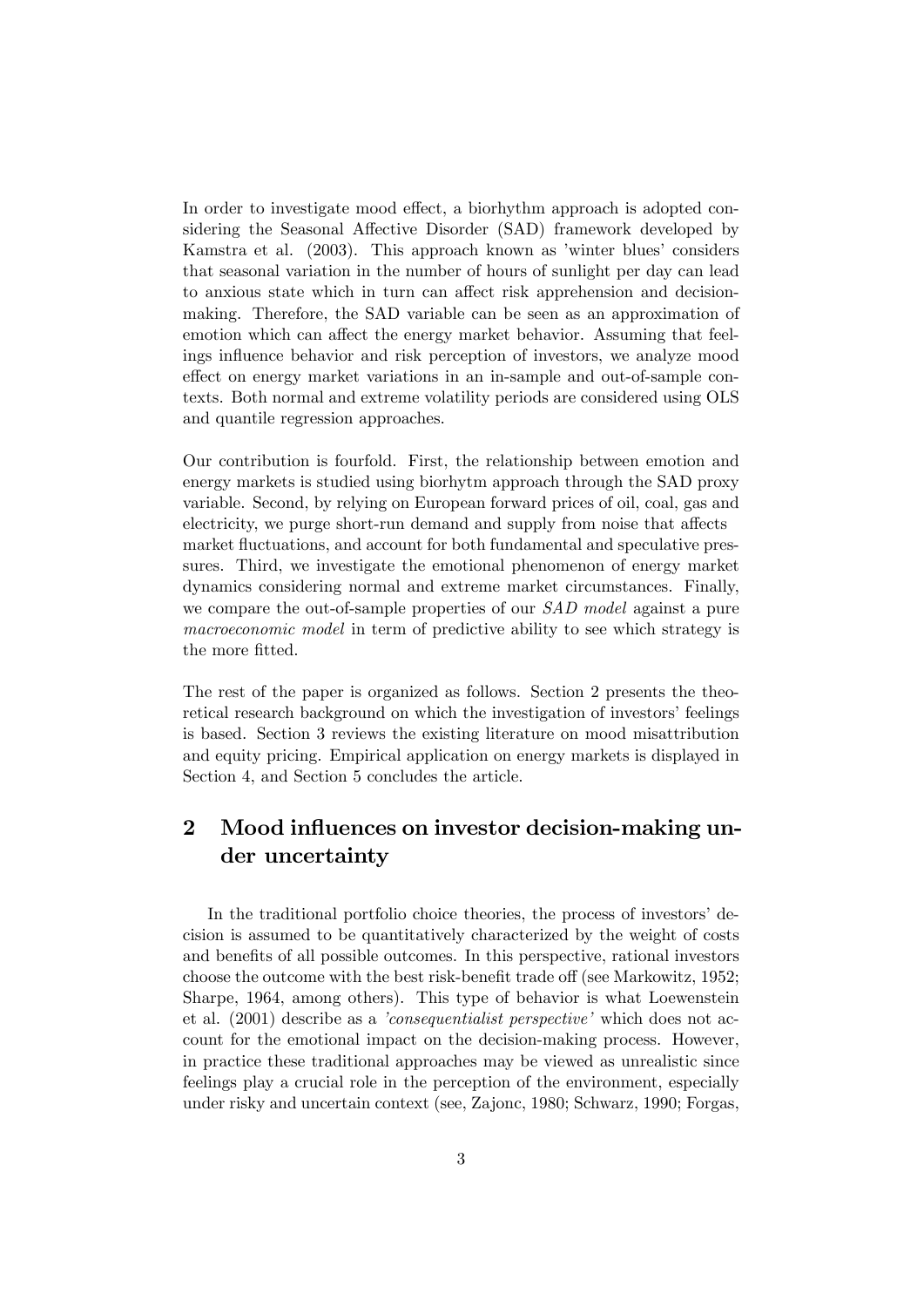1995; Isen, 2000; Loewenstein et al., 2001, among others).

Behavioral finance coupled with the reconsideration of the rational investor concept bring to the light the recent interest in feelings impact on economic behavior leading to the development of a new class of models. The latters introduce anticipated emotions which are defined as emotions that are expected to be experienced by investors given a certain outcome level. This concept has been developed through the Loomes and Sugden (1982)'s regret model and applied in finance in the myopic loss aversion theory of Benartzi and Thaler (1995). Despite the fact that anticipated emotions constitute an advance over the traditional consequentialism approach, this concept appears to be relatively restrictive in the sense that it considers anticipated feelings rather than feelings experienced at the time of decision-making. According to Schwarz (1990), it seems coherent that people make different investment decisions depending on their positive and negative moods even if mood is unrelated to the decision context (Schwarz and Clore, 1983).

To overcome this limit, Loewenstein et al. (2001) develop the risk-as-feelings model which incorporates emotions influence at the time of making decision by allowing anticipated emotions, subjective probabilities and extra factors  $(i.e. \mod, ...)$  that affect decision-making.<sup>[3](#page-4-0)</sup> In their model framework, Loewenstein et al.  $(2001)$  suppose that investors' decisions under risky and uncertain environment are strongly affected by feeling perception. The authors use the three following premises derived from psychology : i) Cognitive  $evaluations$  include emotional reactions<sup>[4](#page-4-1)</sup>, ii) Emotions inform cognitive eval-uations<sup>[5](#page-4-2)</sup>, and iii) Feelings can affect behavior.<sup>[6](#page-4-3)</sup> According to Loewenstein et al. (2001)'s risk-as-feeling model, decision-making is the consequence of the interconnected processes of cognition evaluation and emotions which in turn affect behavior.

In a complementary way of Loewenstein et al. (2001), Forgas (1995) develops an Affect Infusion Model (AIM) which covers the extent to which people rely to their respective feelings. Forgas argues that emotions ináuence decision process depending on the risky and uncertain choice environment context. In this framework, he defines two kinds of strategies depending on the situation. The first one is the Low Affect Infusion Strategies (LAIS), used under familiar situations which involve less riskier and low complexity

<span id="page-4-1"></span><span id="page-4-0"></span><sup>&</sup>lt;sup>3</sup>For more details, see the excellent survey of Dowling and Lucey (2005).

<span id="page-4-2"></span><sup>4</sup>According to Zajonc (1980), emotions are considered to be postcognitive.

<sup>&</sup>lt;sup>5</sup>Researches in psychology show that optimistic and pessimistic behaviors tend to be linked to good and negative moods (see, Isen et al., 1978; Bower, 1981; Johnson and Tversky, 1983; Bower, 1991, among others).

<span id="page-4-3"></span> $6$ According to pioneer works of Damasio (1994), people with impaired ability to feeling emotions tend to make suboptimal decisions under risky and uncertain environment.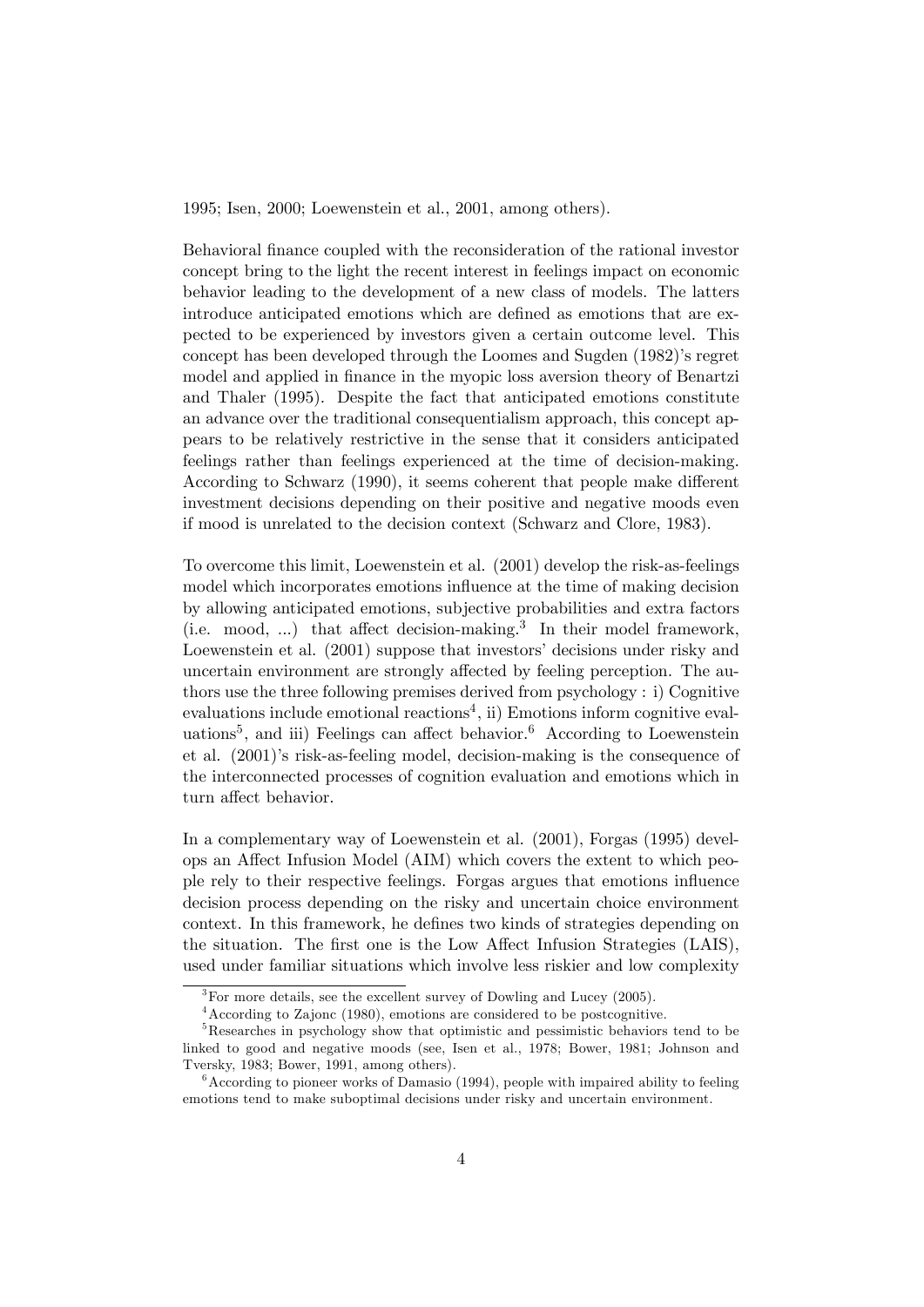circumstances. The second one is the High Affect Infusion Strategies (HAIS) which are employed for more complex decision processes, under highly risky context. According to the AIM of Forgas (1995), feeling becomes predominant as risk and uncertainty increase. For instance, under optimal porfolio choice, investor should be characterized by HAIS framework where decisionmaking would be strongly dependent to her mood states.

According to this literature, feelings appear to have an influence on economic and financial behaviors. In a risky context, many factors can influence decision-making even if they are not related to decision. Mood is therefore seen as information as well as human misattribution emotions.

# <span id="page-5-0"></span>3 Mood-as-information and misattribution: literature review

In the literature, two types of feeling determinants are considered: the mood misattribution and the affect heuristic. While the later argues that peopleís decision-making is governed by images and associated feelings that are induced by decision process, the former maintains that mood can be induced by the environmental context such as weather, biorhythms and social events. These determinants leading to mood fluctuations are likely to affect investors' decision process and therefore financial stock markets.

Recent researches on behavioral and emotional finance mainly focus on mood misattribution by studying empirical evidence of mood fluctuations on equity returns. These factors ináuencing the positive and negative mood states are likely to modify the risk assessments. Saunders (1993), focusing on weather-based influences<sup>[7](#page-5-1)</sup> on mood and behaviour, examines the potential impact of weather on both Dow Jones Industrial index from 1927 to 1989 and NYSE/AMEX indices from 1962 to 1989. Under the hypothesis that bad and good weathers lead to pessimistic and optimistic moods respectively and in turn to lower and higher returns, Saunders investigates the relationship between New York equity prices and the level of cloud cover in New York. He finds a significant relationship between both variables showing that mood misattribution effect can exist and be exploited in portfolio consideration. Hirshleifer and Shumway (2003) extended Saunders' analysis by considering the relationship between the de-seasonalized cloud cover and daily equity returns in 26 international markets from 1982 to 1997. Their results confirm a significant negative relationship between cloud cover and

<span id="page-5-1"></span> $7$ Psychological studies have seen that fluctuations of hours of sunshine can induce fluctuations in mood (see, Persinger, 1975; Howarth and Hoffman, 1984; Eagles, 1994).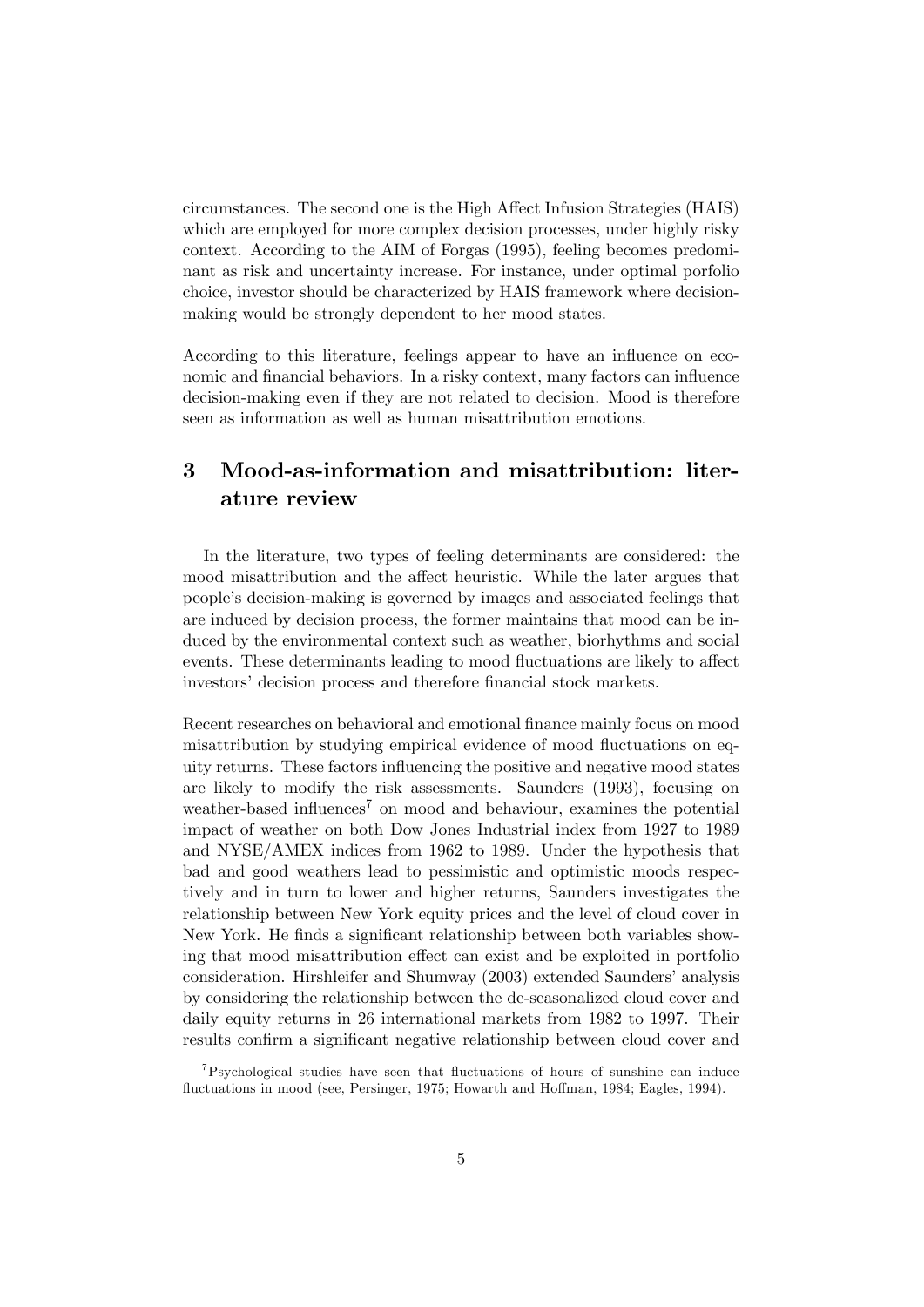equity returns and the fact that weather affects stock returns variabilities.<sup>[8](#page-6-0)</sup> Cao and Wei (2002) based on psychological evidences, find significant impact of temperature on equity returns of eight Önancial markets from July 3, 1962 to July 3, 2001. Lower temperatures lead to higher returns while higher temperatures lead either to higher or lower stocks.

In the mood misattribution research, other studies have extended reflexion to broader proxies related to human biorhythms, and investigated misattribute impact of biological cycles on equity returns. Kamstra et al. (2000), assuming that an interruption of bodyís circadian cycle can cause anxiety and depression (Coren, 1996), investigate the influence of interruptions to sleep patterns induced, twice a year, by Daylight Savings Time Changes (DSTCs) on equity returns of US, Canadian, German and UK markets. They Önd a significant negative relationship between returns and DSTCs reflecting a negative impact of such biological effect. Kamstra et al. (2003) further investigate the potential impact of biorhythms and emotions on investment decisions by considering a depressive phenomenon known as Seasonal Affective Disorder (SAD) or 'winter blues'. This phenomenon is characterized by the fact that seasonal variation in hours of sunlight in the day can lead to anxious states (Cohen et al., 1992; Rosenthal, 1998) which in turn can affect risk apprehension. Due to different SAD effects depending on latitude locations, the authors investigate SAD/returns relationship including major equity indexes in both Northern and Southern Hemisphere countries. They find a significant SAD effect leading to seasonal pattern in returns. Then, due to SAD effect, equity returns are predicted to be lower between Autumn Equinox and Winter Solstice. Moreover an asymmetric component appears between fall and winter. Investors are considered to be risk averse and shun risky assets during fall while they seem to resume their risky holding during winter. Recently, to check the robustess of global mood influences, Dowling and Lucey (2005, 2008) investigate the impact of seven mood proxies variables (i.e. weather data (precipitation, temperature, wind, geomagnetic storms) and biorhythm data (SAD, DSTCs, lunar phases)) on returns and variance of 37 global equity markets from 12th December 1994 to 10th November 2004 using various robust econometric methods (GARCH specifications). They find that SAD effect is the most predominant one on equity pricing which means that winter blues is significant in both returns and variance of stocks.

These studies put forward that mood misattribution effect exists and tends to influence equity prices fluctuations. However, beyond this scope of research, it appears to be primordial to assess feeling effects on a most widely class of assets. In this way, we investigate the relationship between mood

<span id="page-6-0"></span><sup>&</sup>lt;sup>8</sup>High and low cloud covers are associated to low and high stock returns respectively.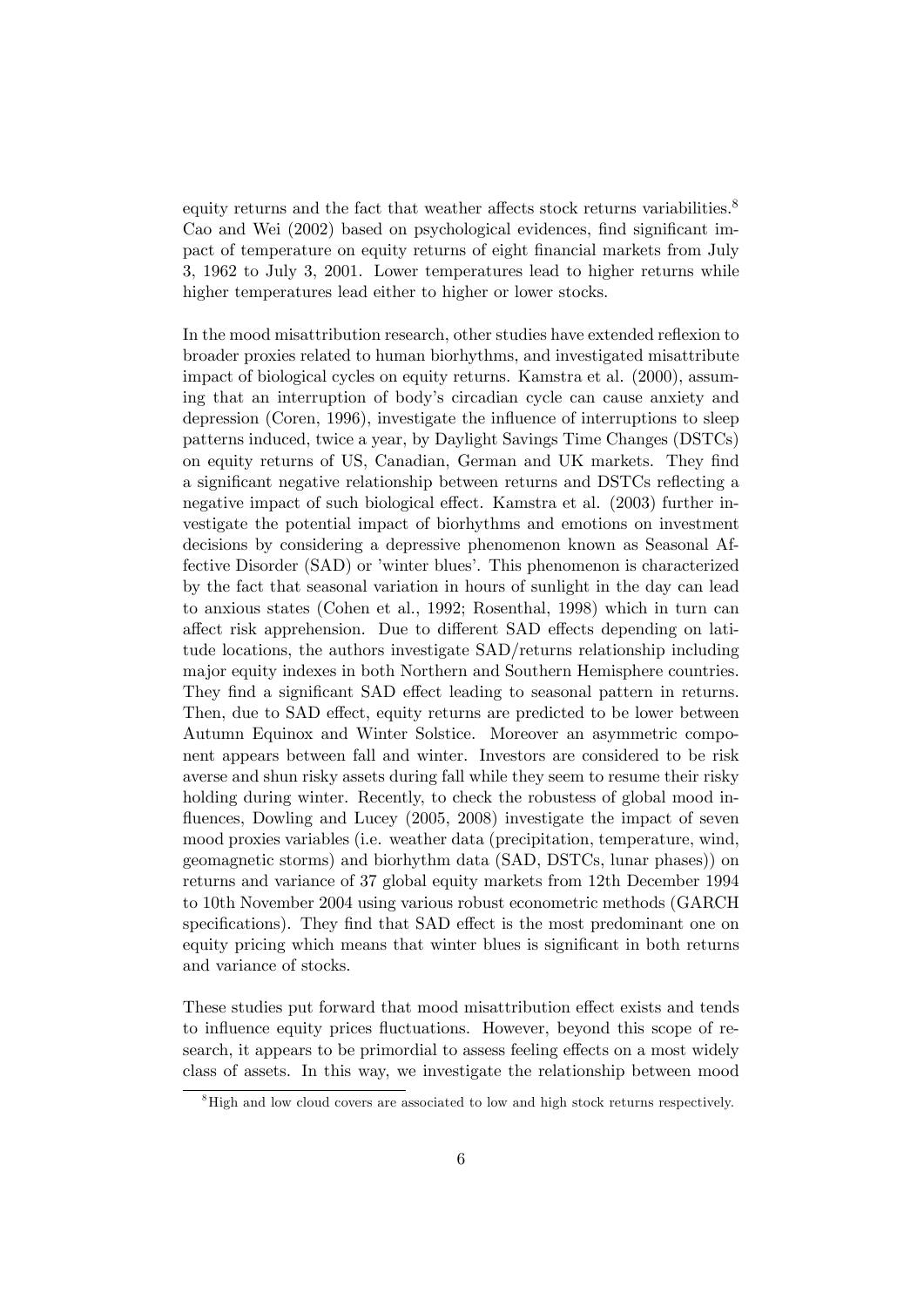and energy market dynamics to see whether recent price fluctuations can be attributed to emotional considerations. Specifically, we distinguish between usual and extreme phases, and focus on the relation between mood misattribution and market variations by considering SAD approach: mood is proxied by SAD variable, while regular and extreme variations by both OLS and quantile regressions.

## 4 Empirical investigation

#### 4.1 Data description

We consider daily data over the January 3, 2005 to December 31, 2010 period. We rely on European forward prices at 1 month of oil, gas, coal, and electricity. Energy prices data are extracted from the Platt's Information Energy Agency. To control for the economic and financial environment that may impact all energy price series (such as increasing demand from Asian emerging countries or speculation), we rely on a European equity futures price index—which has the advantage of being available at a daily frequency. This variable also allows considering energy markets as financial assets and controls for the recent financial turmoil. Our retained equity variable is the Dow Jones Euro Stoxx 50, the European leading stock index for futures contracts, extracted from Datastream. In order to account the energy prices risk premium, the euro/dollar US exchange rate is considered as a control variable. Basic statistical characteristics are reported in Table [1.](#page-18-0) They reveal that all energy return series are asymmetric (oil, gas and electricity returns are right skewed while coal returns are left skewed) and leptokurtic, indicating fat tail distributions. Due to the specific nature of electricity market (i.e. non-storability, inelasticity of the supply,...), returns are frequently affected by regime switching causing tails behavior higher than fossil energies (1.7 and 25 for the skewness and kurtosis respectively).

The mood proxy data defined as SAD variable, is calculated following Kamstra et al. (2003)'s formula. It gives an approximation of both the reduction of hours of daylight from Autumn Equinox to Winter Solstice, and the lengthening of the day from Winter Solstice to Spring Equinox.<sup>[9](#page-7-0)</sup>

#### SAD variable is defined as follows:

<span id="page-7-0"></span><sup>9</sup> In Northern Hemisphere countries, Autumn Equinox, Winter Solstice, and Spring Equinox start respectively at September 21st, December 21st, and March 20th. In Southern Hemisphere countries they begin at March 21st, June 21st, and September 20th. For more details, see Kamstra et al. (2003).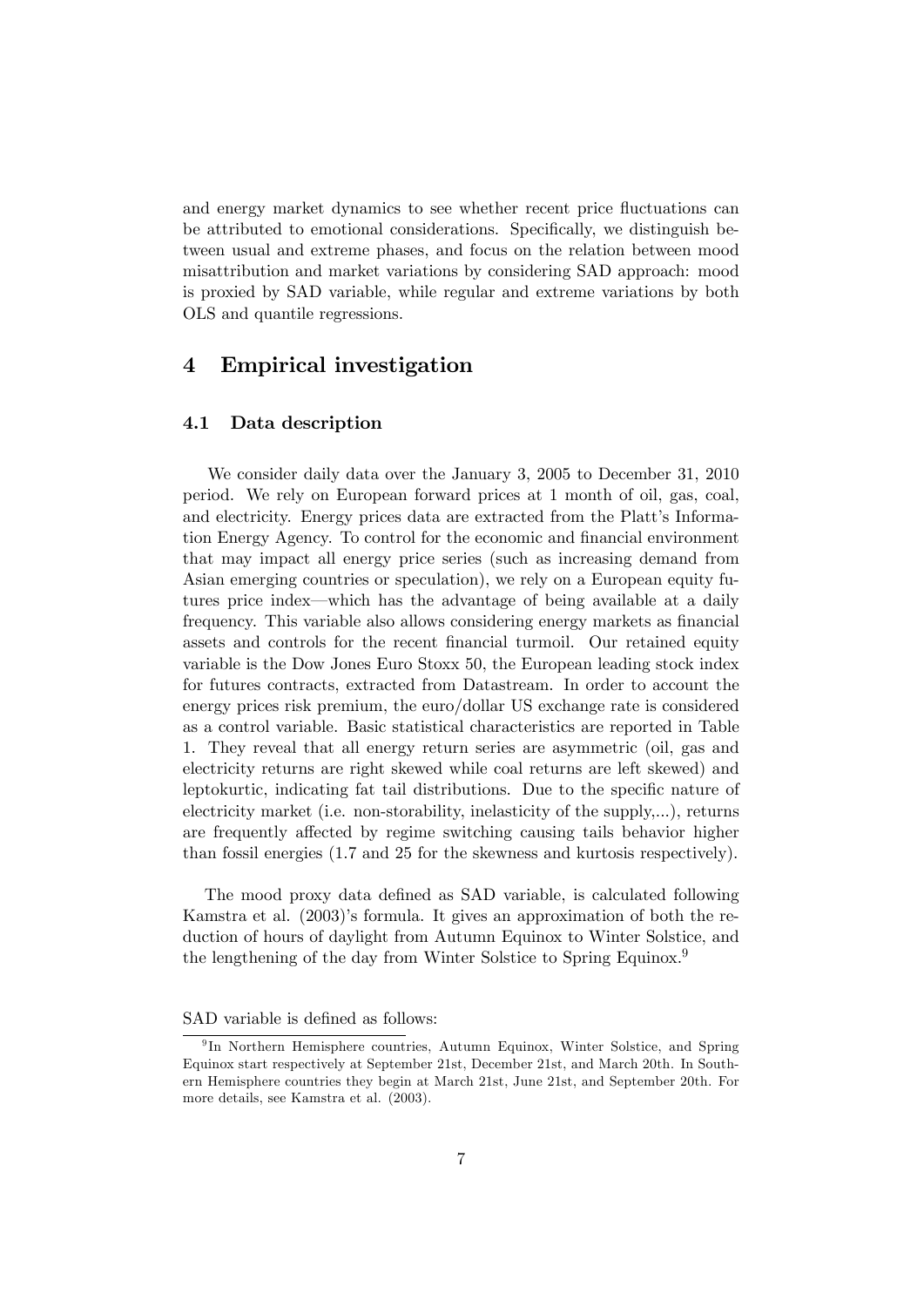$$
SAD_t = \begin{cases} H_t - 12 & \text{for trading days in the fall and winter} \\ 0 & \text{otherwise} \end{cases} \tag{1}
$$

where  $H_t$  is the time from sunset to sunrise at a particular location. Value 12 denotes roughly average number of hours of night over the entire year at any location. Therefore,  $SAD_t$  is constructed to reflect the relative length of night in fall and winter compared to the mean annual length of 12 hours. According to psychological considerations, SAD is characterized as a binary variable which varies only over the fall and winter.

Following Kamstra et al.  $(2003)$ ,  $H_t$ , the number of hours of night is different depending on the country location and can be calculated using standard approximation from spherical trigonometry.

$$
H_t = \begin{cases} 24 - 7.72 \times \arccos\left[-\tan\left(\frac{2\pi\delta}{360}\right)\tan\left(\lambda_t\right)\right] & \text{in the Northern Hemisphere} \\ 7.72 \times \arccos\left[-\tan\left(\frac{2\pi\delta}{360}\right)\tan\left(\lambda_t\right)\right] & \text{in the Southern Hemisphere} \end{cases} \tag{2}
$$

where "arccos" is the *arc cosine*,  $\delta$  the latitude which depends on countries location<sup>[10](#page-8-0)</sup>, and  $\lambda_t$  the sun's declination angle defined as follows:

$$
\lambda_t = 0.4102 \times \sin\left[\left(\frac{2\pi\delta}{365}\right)(julian_t - 80.25)\right]
$$
 (3)

where "julian<sub>t</sub>" sets for the number position of the day in the year numbered from 1 to  $365.^{11}$  $365.^{11}$  $365.^{11}$ 

According to Kamstra et al. (2003), SAD variable is defined by  $(H_t - 12)$ from Autumn Equinox to Spring Equinox and 0 otherwise. In this framework, during SAD period, investors are considered to be risk averse and to allocate their portfolios to safer assets affecting negatively energy market dynamics. On the contrary, from Spring Equinox to Autumn one, no SAD effect exists. Beside, SAD phenomenon is deeply influenced by geographical location. Therefore, we expect to have stronger impact in Northern Hemisphere countries rather than Southern Hemisphere countries, the later being closest to the equator where seasonal variations in daylight are small.

<span id="page-8-0"></span> $10$ Following Kamstra et al. (2003), we distinguished Northern Hemisphere and Southern Hemisphere countries by averaging larger markets in North and South latitudes respectively (for more details, see Appendix).

<span id="page-8-1"></span> $11$  julian<sub>t</sub> is equal to 1 for January 1, 2 for January 2, and so on.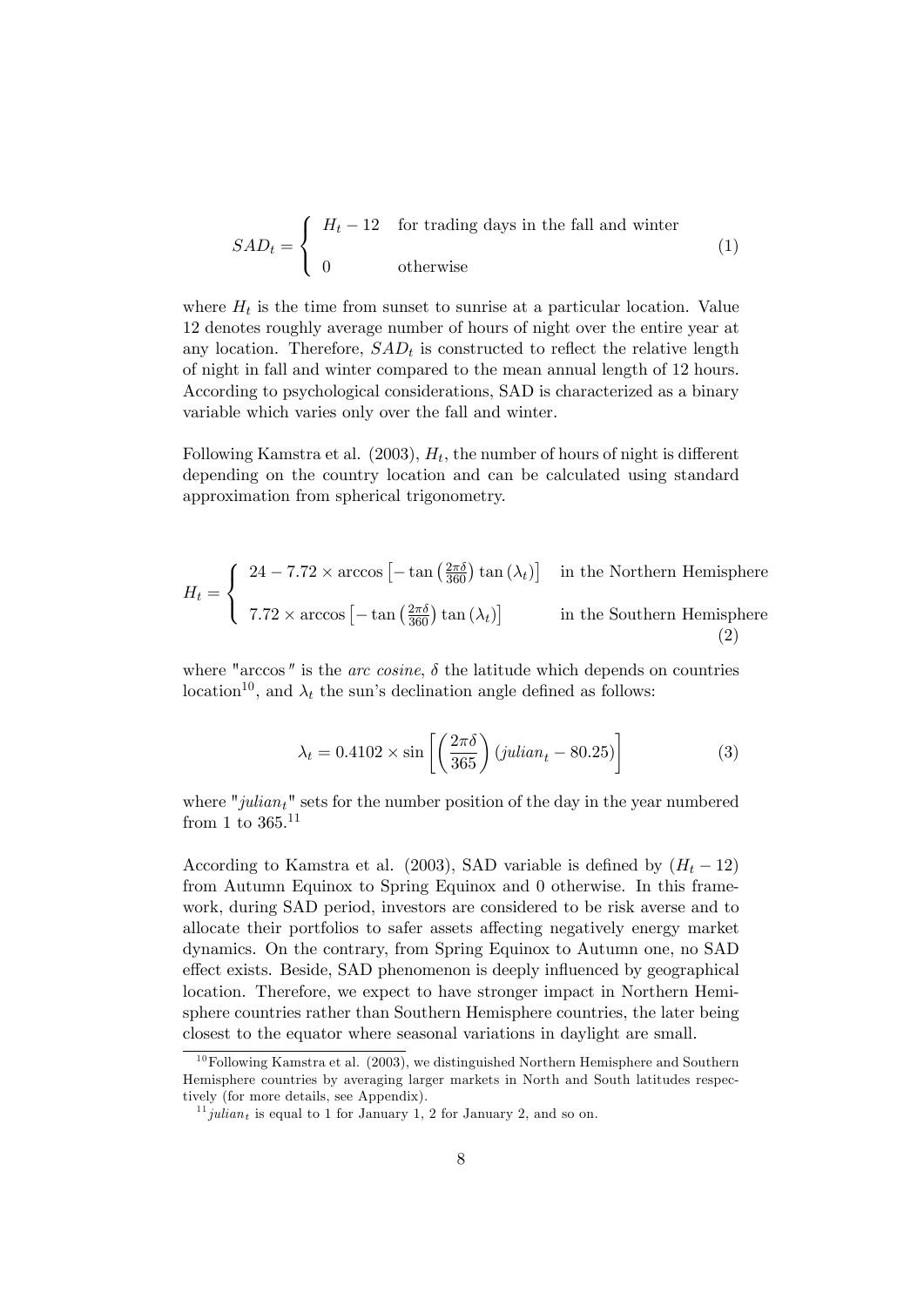#### 4.2 Results and analysis

In order to investigate mood-misattribution effect on energy markets during regular and extreme price movements, we adopt the traditional OLS framework as well as the quantile regression approach introduced by Koenker and Basset (1978).

Consider the following linear model:

$$
Y_t = X_t' \beta + \nu_t \tag{4}
$$

where  $Y$  and  $X$  are the endogeneous and exogeneous variables respectively,  $\nu$  being the error term. In the traditional OLS framework, the dependent variable is supposed to fluctuate randomly around the conditional mean of the conditional distribution of  $Y(E[Y/X, \beta])$ , allowing to study the influence of exogeneous variables under regular time perspective. On the contrary, quantile analysis allows to examine the manner in which a set of explanatory variables can affect the conditional distribution of the dependent variable. By this approach, we focus on extreme occurrences considering different quantiles of the conditional distribution. In order to account for both upward and downward price movements, two quantiles are considered  $(\theta = 0.05$  and 0.95).

The following regressions are estimated

$$
r_t^{(i)} = \alpha + \beta SAD_t^{(j)} + \gamma Stoxx_t + \delta Rate_t + \varepsilon_t^{(i)}
$$
(5)

where  $r_t^{(i)}$  $t_i^{(i)}$  is the log-returns series for energy i (oil, gas, coal and electricity respectively).  $SAD_t^{(j)}$  is the emotional proxy variable at j hemisphere (Northern and Southern Hemispheres respectively).  $Stoxx_t$  and  $Rate_t$  are the control variables for the economic and financial environment.

Table [2](#page-19-0) reports the results of the OLS estimation of Equation (5) considering SAD effect on forward energy markets at 1 month during normal times. Distinguishing Northern and Southern Hemisphere countries, estimations reveal that SAD component has no any significant impact on energy market fluctuations in regular circumstances. More precisely, emotions do not affect energy markets when price movements are "usual" which corroborates the fact that during normal times, energy price dynamics are mainly governed by fundamentals. Regarding to the extreme market perspectives, Table [3](#page-20-0) reports SAD effect on energy returns using quantile regression approach. A geographic differentiation is considered as well as downward and upward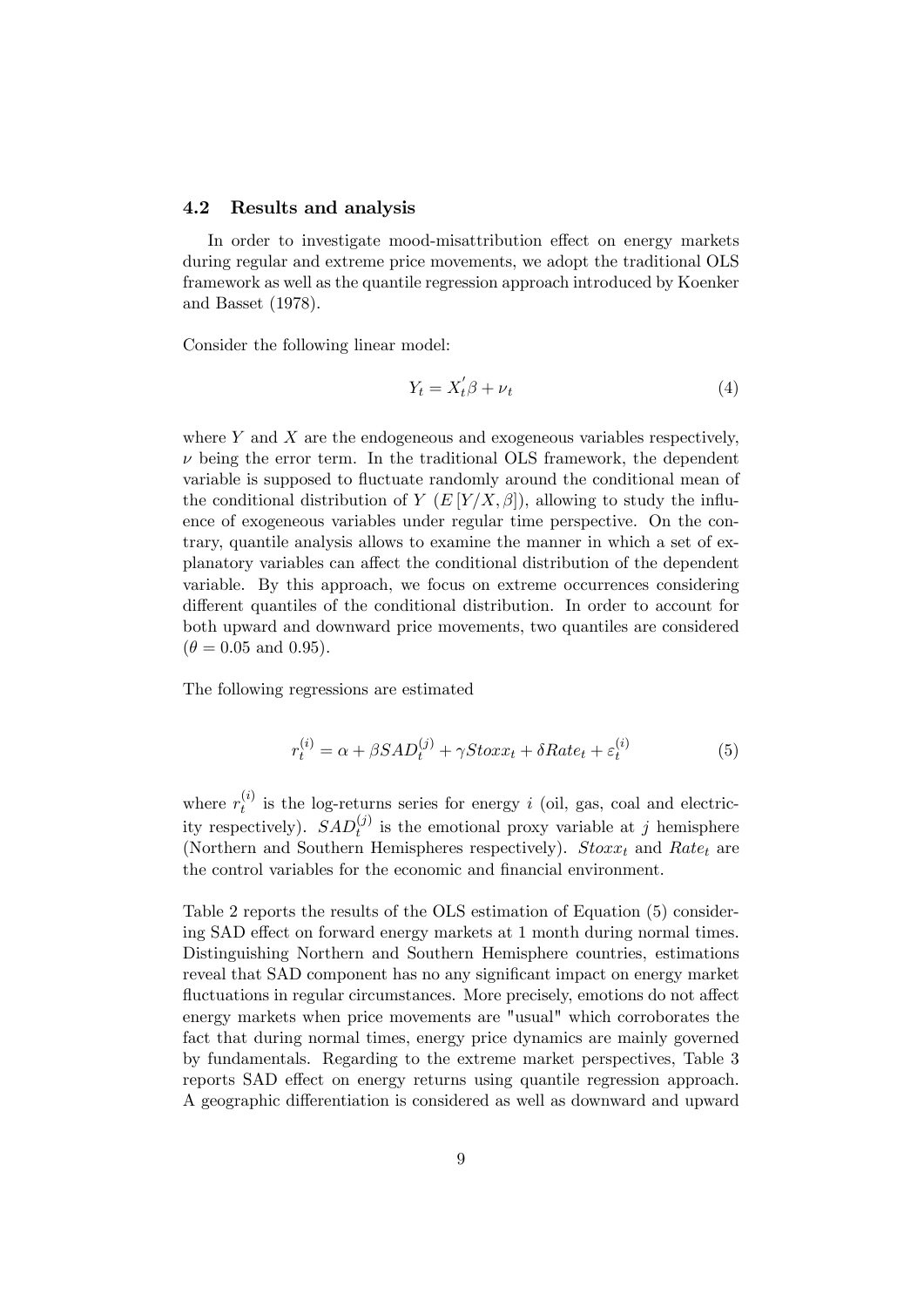price movements. We see that SAD has different impacts depending on the hemisphere location. Considering Northern Hemisphere, results show that during periods of prices decrease, energy markets are influenced by emotional effects. Indeed, regarding to the left-tail behavior, SAD variables are significant and have negative impact for each market. This phenomenon reflects a mood-misattribution bias where environment leads to depressive states which in turn affects risk perception of investors. Moods are unrelated to energy portfolio choices, however investors are negatively affected by their emotions which self-sustain risk aversion behavior. Under SAD framework, energy prices decreases may be partly explained by emotional considerations which tend to affect investors' risk apprehension. Extreme movements are inherently associated with higher risk situation. From the upward point of view, SAD variable doesn't have any effect on energy markets. Considering Southern Hemisphere, we observe the opposite phenomenon regarding SAD effect on energy markets. As before, SAD is significant for each market during periods of price decrease, however, this impact appears to be positive on risk perception. It is not surprising to Önd lack of negative seasonal patterns in Southern Hemisphere countries because they are located closest to the equator where seasonal variations in daylight are quite small. Therefore, investors from Southern Hemisphere countries are less influenced by SAD components.

Investors who suffer from SAD effect are supposed to be risk averse and shun risky assets during fall and to resume their risky holding during winter. Therefore, SAD should have negative impact during fall and positive effect during winter.<sup>[12](#page-10-0)</sup> To further investigate the asymmetric seasonal phenomenon between fall and winter during extreme volatility situations, we estimate the following quantile regression allowing both SAD fall and winter variables:

$$
r_t^{(i)} = \alpha + \beta_1 SAD_t^{fall(j)} + \beta_2 SAD_t^{win(j)} + \gamma Stoxx_t + \delta Rate_t + \varepsilon_t^{(i)} \tag{4}
$$

where  $SAD_t^{fall(j)}$  is conducted from September 21 to December 20 for Northern Hemisphere countries, and from March 21 to June 20 for Southern Hemisphere countries.  $SAD_t^{win(j)}$  runs from December 21 to March 20 for North, and from June 21 to September 20 for South.

Table [4](#page-21-0) reports the asymmetric effect of SAD variables on energy markets at 1 month during extreme variations. Regarding Northern Hemisphere

<span id="page-10-0"></span> $12$ According to SAD principle, the predicted negative effect during fall is the result of decrease in hours of sunlight. During winter, the predicted positive effect is due to an increase in hours of sunlight.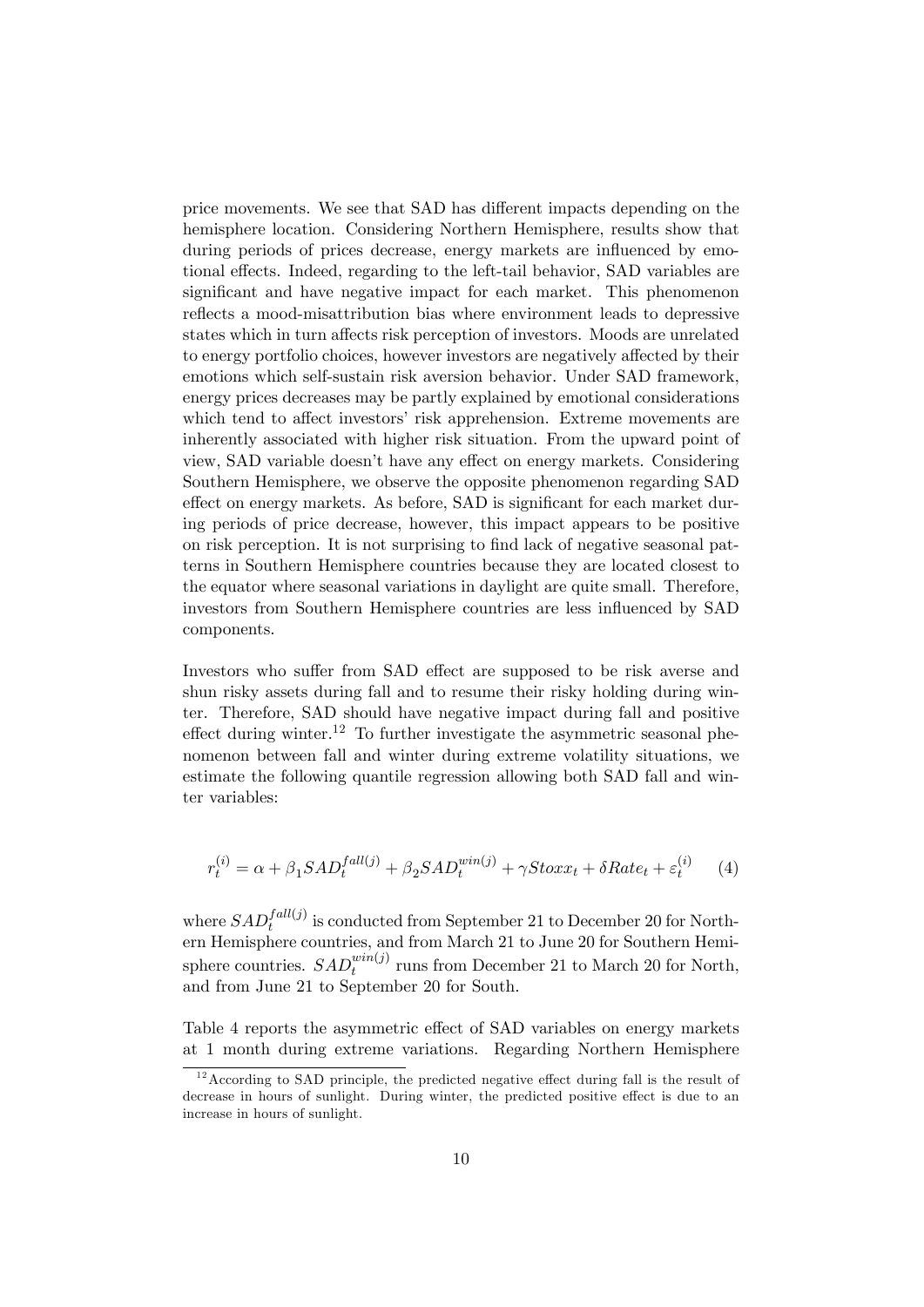countries, SAD variable during fall has the expected effect (significant and negative) in downside risk context for each market. Investors are risk averse during fall and allocate their portfolios to safest assets which tend to impact energy downside risk. From upside point of view, SAD variable is significant and positive during winter for oil, gas and electricity markets only. Regarding the asymmetric component, from Winter Solstice to Spring Equinox, investors' moods are heightened leading them to become more willing to resume the risk of their respective investments. From Southern Hemisphere perspective, both SAD fall and winter appear to have significant and positive effect in downside risk. Mood and energy prices are positively related which indicate the relative lower impact of emotion, in terms of seasonal variations, for countries closest to equator.

Our results are consistent with Forgas (1995)'s analysis which considers that agents are more influenced by moods under extreme situations rather than during normal ones. Extreme movements being inherently associated with high risk situation, recent energy prices fluctuations may be due in part to a misattribute emotional phenomenon which appears to be significant and negative during periods of price decrease only for Northern Hemisphere countries. Surprisingly, this phenomenon is no longer valid during periods of price increase reflecting that other factors should be considered.

#### 4.3 Out-of-sample Predictive Ability of SAD approach

Previous section shows that SAD variable, as a proxy for emotion, impacts significantly energy prices dynamic during extreme downward fluctuation periods. This phenomenon appears to be preponderant in Northern Hemisphere countries which are considered to be more influenced by variations of hours of daylight. Considering that forecasting is central to apprehend energy prices dynamic in economic decision-making for government institutions and regulatory authorities, we investigate the out-of-sample properties of our SAD model against a pure macroeconomic model in term of predictive ability. The former is of the form of Equation (5), while the latter removes the effect of the SAD variable. In this way, we use the conditional Giacomini-White (2006)'s approach to evaluate the relative merit of the two forecast alternatives. Giacomini and White (2006) propose a test of Conditional Predictive Ability which allows to compare the forecast properties of two models, given a general loss function.<sup>[13](#page-11-0)</sup> Their test allows to directly reflect the effect of estimation uncertainty on relative forecast performance.

<span id="page-11-0"></span> $13$ This literature was initiated by Diebold and Mariano (1995), West (1996), McCracken (2000), Clark and McCracken (2001), Corradi et al. (2001), and Chao et al. (2001), to name few.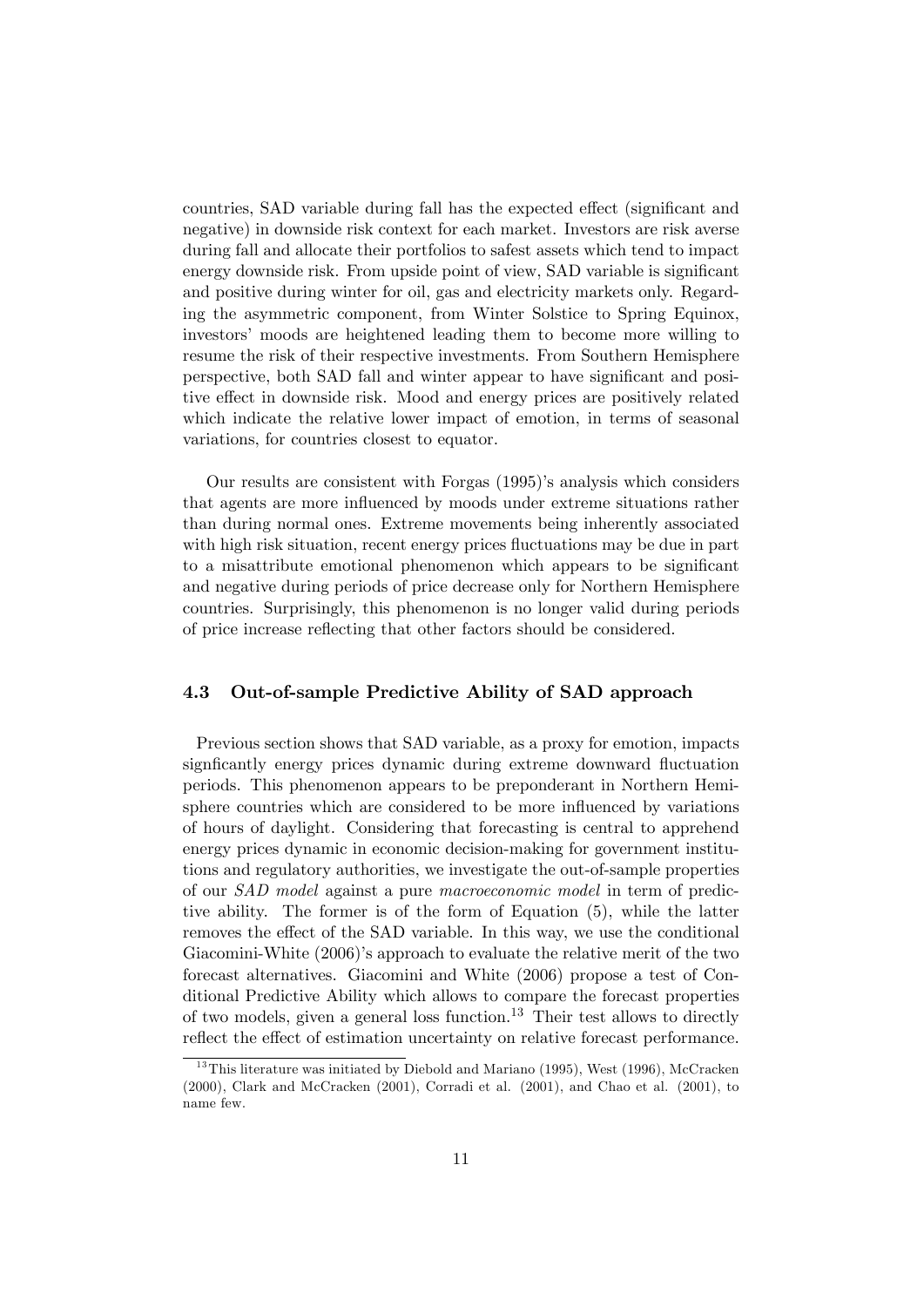Moreover, it considers a less restrictive framework than previous methodologies since it permits a unified treatment of nested and nonnested models and also can accommodate more general estimation procedures in the derivation of the forecast.

Suppose one wants to compare the accuracy of the two competing forecasts for the  $\tau$ -steps-ahead of the variable  $Y_{t+\tau}$ , using a loss function  $L_{t+\tau}$ . the information set  $\mathcal{F}_t$ . Giacomini and White (2006) propose to test the following null hypothesis:

$$
H_0: E\left[L_{t+\tau}(Y_{t+\tau}, \hat{f}_{t,m_f}) - L_{t+\tau}(Y_{t+\tau}, \hat{g}_{t,m_g}) | \mathcal{F}_t\right] = 0
$$
\n
$$
\equiv E\left[\Delta L_{m,t+\tau} | \mathcal{F}_t\right] = 0
$$
\n(5)

where  $\widehat{f}_{t,m_f} \equiv f\left(W_t,...,W_{t-m_{f+1}};\widehat{\beta}_{t,m}\right)$  and  $\widehat{g}_{t,m_g} \equiv f\left(W_t,...,W_{t-m_{g+1}};\widehat{\beta}_{t,m}\right)$ are measurable functions of a stochastic process  $W$  defined on a complete probability space  $(\Omega, \mathcal{F}, P)$ . The expectations are conditional to the set of information  $\mathcal{F}_t$ . The null hypothesis says that one cannot predict which forecasting methods will be accurate at the  $t + \tau$  target horizon. Following Giacomini and White (2006), the test statistic is of the form:

$$
T_{m,n}^{h} = n \left( n^{-1} \sum_{t=m}^{T-1} h_t \Delta L_{m,t+1} \right)' \hat{\Omega}_n^{-1} \left( n^{-1} \sum_{t=m}^{T-1} h_t \Delta L_{m,t+1} \right) \tag{6}
$$

$$
= n \overline{Z}_{m,n}' \hat{\Omega}_n^{-1} \overline{Z}_{m,n} \sim \chi_{q,1-q}^2
$$

where  $\overline{Z}_{m,n} \equiv n^{-1} \sum_{n=1}^{T-1}$  $\sum_{t=m}^{T-1} Z_{m,t+1}, Z_{m,t+1} \equiv h_t \Delta L_{m,t+1}, \text{ and } \hat{\Omega}_n \equiv n^{-1} n^{-1} \sum_{t=m}^{T-1}$  $\sum_{t=m} Z_{m,t+1} \times$  $Z'_{m,t+1}$  is a  $q \times q$  matrix.  $h_t$  is the test function which can be chosen by researchers to include variables that are relevant to help distinguish between the two models.<sup>[14](#page-12-0)</sup>

As suggested by the authors, in order to compare the accuracy of the two competing approaches (SAD model vs macroeconomic model) we consider rolling window estimators.<sup>[15](#page-12-1)</sup> Due to the relevance of SAD effect, we focus on Northern Hemisphere countries and downturn movements only. Our

<span id="page-12-1"></span><span id="page-12-0"></span> $14$ We use the moving average of past loss differences.

<sup>&</sup>lt;sup>15</sup>As clearly mentioned by the authors, this limited memory approach is privileged for two reasons: (i) it imposes no restrictions on the estimators other than finite memory, and

<sup>(</sup>ii) the analysis required is straightforward (see Giacomini and White, 2006).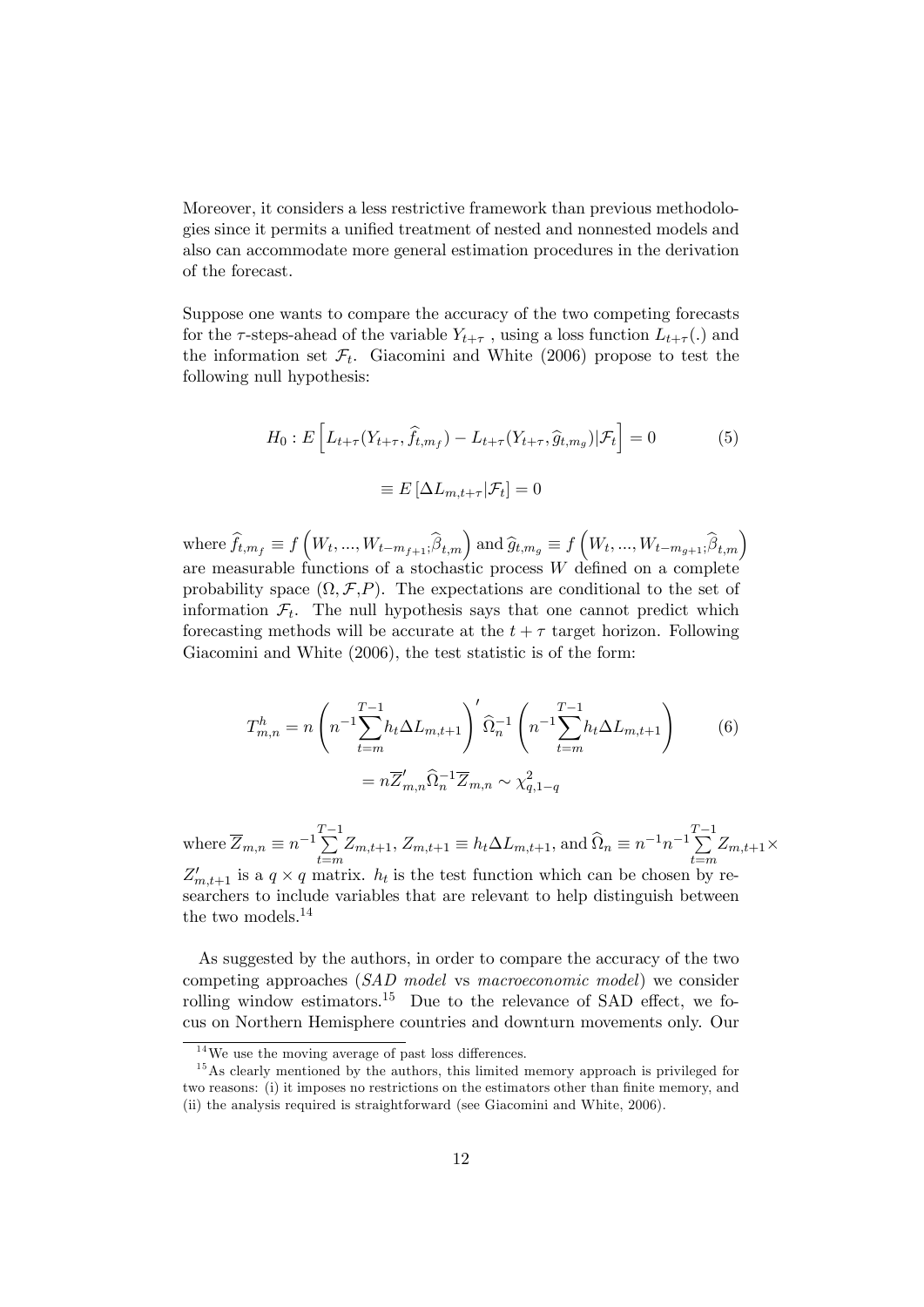in-sample estimation goes from January 3, 2005 to February 7, 2009 and produces sequences of  $\tau$ -step-ahead forecasts for  $\tau = 1$  using rolling window estimation procedure with  $m = m_f = m_g = 1174 + \tau$ . Then, in order to choose the best forecasting model, we use the two-step decision rule procedure proposed by Giacomini and White (2006):

- 1. Step 1: Regress  $\Delta L_{m,t+1} = L_{t+\tau} \left( Y_{t+\tau}, \hat{f}_{t,m_f} \right) L_{t+\tau} \left( Y_{t+\tau}, \hat{g}_{t,mg} \right)$  on  $h_t$  over the out-of-sample period and let  $\widehat{\delta}_n$  the regression coefficient. Apply test and, in case of rejection of the null, proceed to step 2.
- 2. Step 2:  $\hat{\delta}'_n h_T \approx E[\Delta L_{m,t+1}|\mathcal{F}_t]$  indicates the decision rule: if  $\hat{\delta}'_n h_T > c$ , the performance of g is better, whereas if  $\hat{\delta}'_n h_T < c$ , f is the best choice  $(c = 0)$ , is a user-specified threshold value). In our case, g and f are the SAD model and the macroeconomic model respectively.

Table [5](#page-21-1) gathers results of the two-step test procedure for each energy market. The first step indicates that for each energy price the null hypothesis is rejected. Therefore, the two competing models (SAD model and macroeconomic model) are not equally accurate on average. It means that whatever the forecast target date  $t + \tau$ , one model outperforms the other one in term of forecast performance. The second step allows to choose the suitable model strategy by indicating the proportion of time one model outperforms the other. Results in Table [5](#page-21-1) reveal that for each energy price, the SAD model outperforms the *macroeconomic model* in forecasting performance. Our SAD model is therefore more adequate to apprehend the energy prices dynamic reinforcing our finding in favor of the emotional component of the markets. This finding appears to be particulary relevant in the sense that it shows that extreme energy prices áuctuation could be dictated by irrational movements without any economic foundation.

#### 5 Conclusion

This paper investigates the relationship between emotion and European energy forward prices during normal times and periods of extreme price movements. Relying on mood-misattribution hypothesis, we use Seasonal Affective Disorder (SAD) variable as a proxy to analyze the seasonal patterns effect on energy risk apprehension. Using both OLS and quantile biorhytm approach, we show that SAD phenomenon appears to be significant during extreme fluctuations only. More precisely, emotions affect energy market dynamics during periods of price decrease. However, this effect tends to be different depending on the geographical location. Indeed, while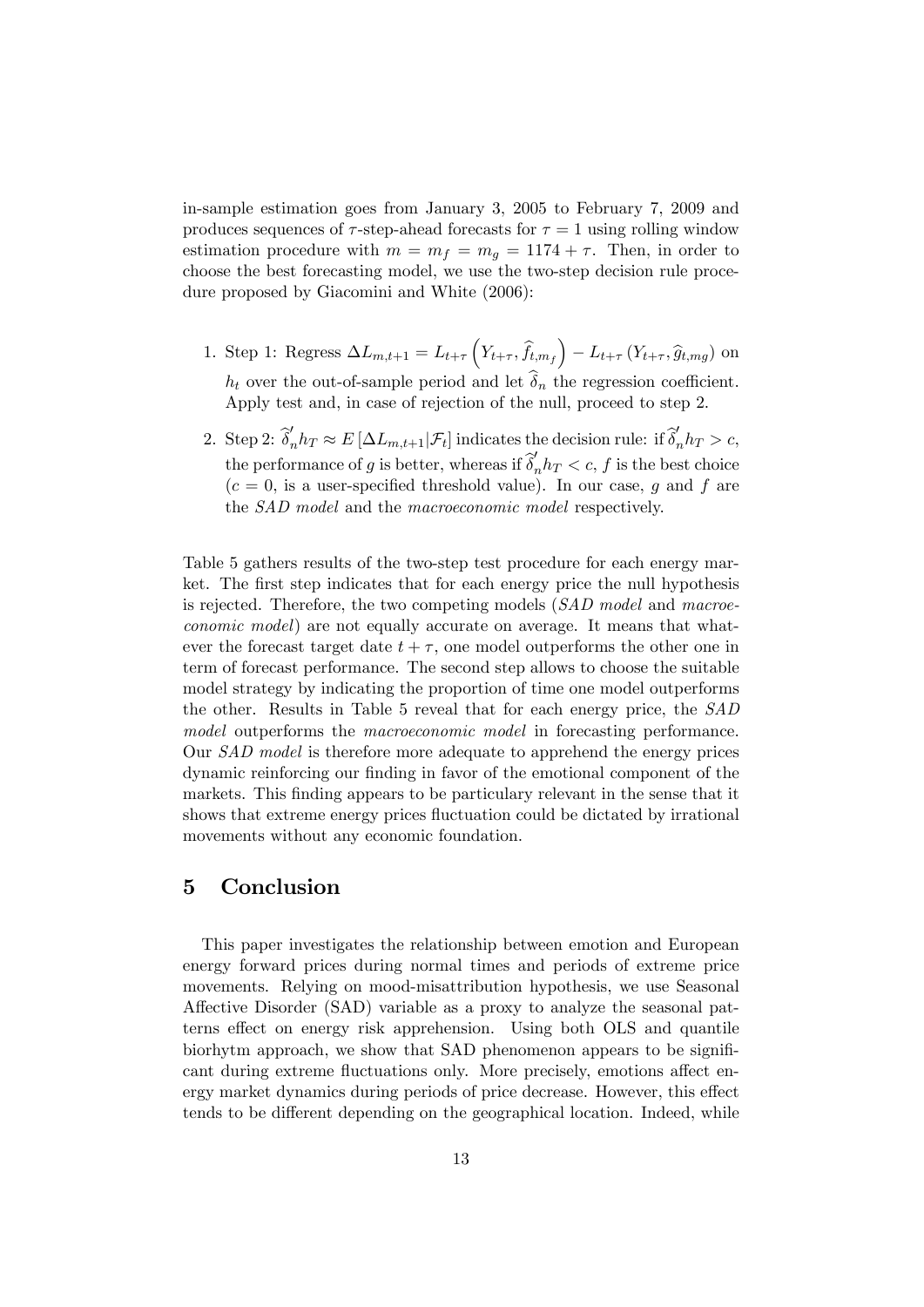Northern Hemisphere countries are primarily affected by negative seasonal relationships, SAD affects positively Southern Hemisphere countries which is consistent with the fact that seasonal variations of daylight are smaller for this group. Paying a particular attention to the asymmetric effect between fall and winter, we show a negative impact of SAD during fall and a positive one during winter for Northern countries, consistent with the seasonal hypothesis. Our findings put foward the key role played by feelings in phase of price falling. The significant role played by emotion in markets dynamic is confirmed in term of forecast performance. The out-of-sample investigation comparing the predictive ability of SAD model against pure macroeconomic model indicates that the emotional model outperforms significantly the economic model. Therefore, feelings appear to be preponderant in prices dynamic. Future researchs might be focused on the relative performance of the SAD model on portfolio allocation.

## References

Benartzi, S. and Thaler, R., 1995, Myopic loss aversion and the equity premium puzzle, Quarterly Journal of Economics, 110(1), 73-92.

Black, F., 1986, Noise, Journal of Finance.

Bower, G.H., 1981, Mood and memory, American Psychologist, 36, 129-148.

Bower, G.H., 1991, Mood congruity of social judgment. In J.P. Forgas (ed.), Emotion and Social Judgment, Oxford: Pergamon Press, 31-54.

Cao, M. and Wei, J., 2002, Stock market returns: A temperature anomaly, Working Paper, SSRN.com.

Chao, J.C., Corradi, V., and Swanson, N.R., 2001, An Out-of-Sample Test for Granger Causality, Macroeconomic Dynamics, 5, 598-620.

Cohen, R.M., Gross, M., Nordahl, T.E, Semple, W.E., Oren, D.A., and Rosenthal, N.E., 1992, Preliminary data on the metabolic brain pattern of patients with winter seasonal affective disorder, Archives of General Psychiatry, 49(7), 545-552.

Corradi, V., Swanson, N.R., and Olivetti, C., 2001, Predictive Ability with Cointegrated Variables, Journal of Econometrics, 104, 315-358.

Coren, S., 1996, Sleep Thieves, New York: Free Press.

Damasio, A., 1994, Descartes' Error: Emotion, Reason, and the Human Brain. New York: Putmam.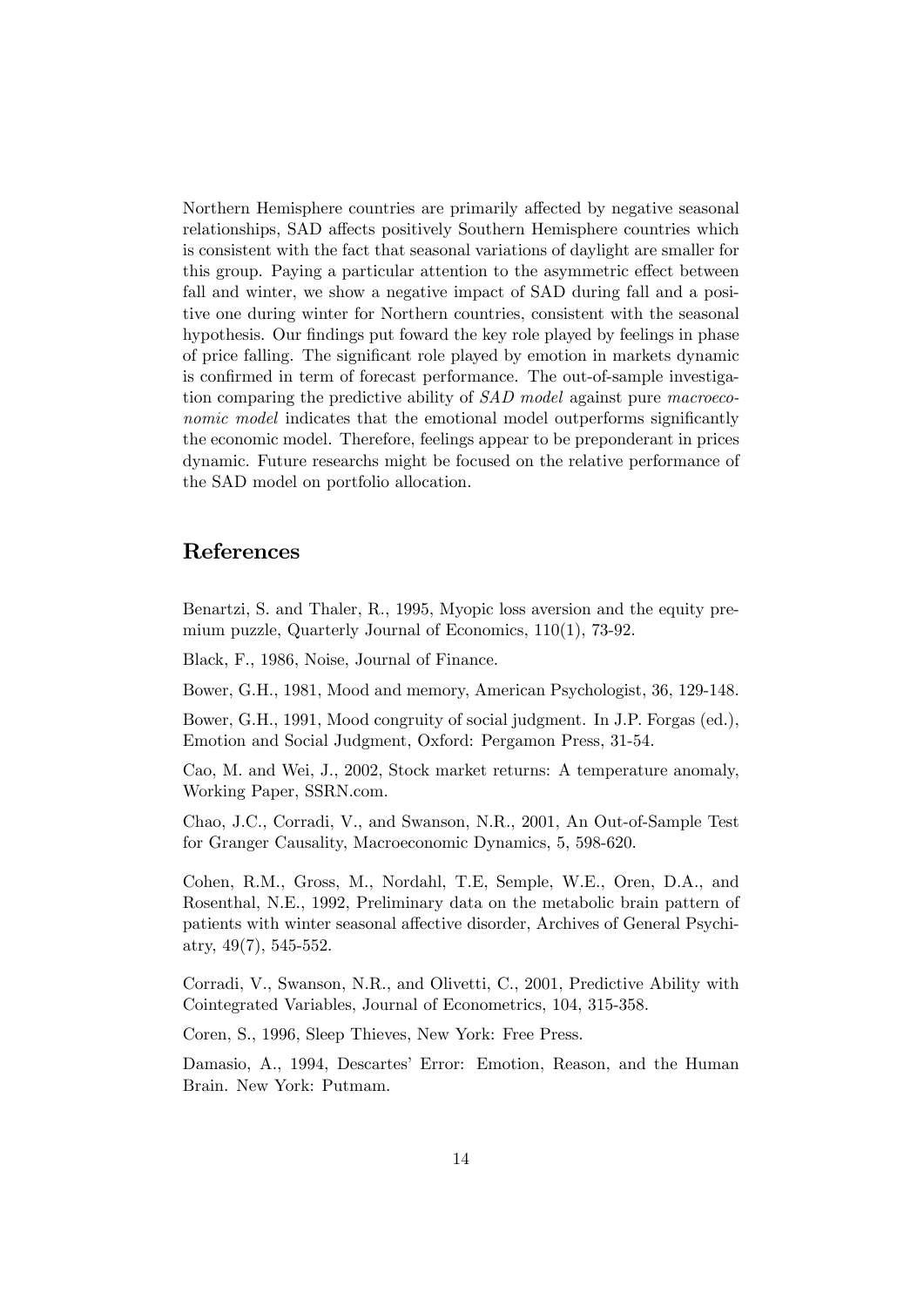Diebold, F.X. and Mariano, R.S., 1996, Comparing Predictive Accuracy, Journal of Business & Economic Statistics, 13, 253-263.

Dowling, M. and Lucey, B.M., 2005, The role of feelings in investor decisionmaking, Journal of Economics Surveys, 19(2), 11-27.

Dowling, M. and Lucey, B.M., 2008, Robust global mood influences in equity pricing, Journal of Multinational Financial Management, 18, 145-164.

Eagles, J.M., 1994, The relationship between mood and daily hours of sunlight in rapid cycling bipolar illness, Biological Psychiatry, 36, 422-424.

Giacomini, R. and White, H., 2006, Tests of Conditional Predictive Ability, Econometrica, 74, 1545-1578.

Forgas, J.P., 1995, Mood and Judgment: The Affect Infusion Model (AIM), Psychological Bulletin, 117, 39-66.

Hamilton, J.D., (2003), What Is an Oil Shock?, Journal of Econometrics, 113, 363-398.

Hirshleifer, D. and Shumway, T., 2003, Good day sunshine: Stock returns and the weather, Journal of Finance, 58(3), 1009-1032.

Howarth, E. and Hoffman, M.S., 1984, A multidimensional approach to the relationship between mood and weather, British Journal of Psychology, 75, 15-23.

Isen, A.M., Shalker, T.E., Clark, M., and Karp, L., 1978, Affect, accessibility of material in memory, and behavior: A cognitive loop?, Journal of Personality and Social Psychology, 36, 1-12.

Isen, A.M., 2000, Positive affect and decision making. In J.M. Haviland (ed.), Handbook of Emotions, London: Guilford Press, 261-277.

Joëts, M. and Mignon, V., 2011, On the link between forward energy prices: A nonlinear panel cointegration approach, Energy Economics, forthcoming.

Johnson, E.J. and Tversky, A., 1983, Affect, generalization, and the perception of risk, Journal of Personality and Social Psychology, 45, 20-31.

Kamstra, M., Kramer, L., and Levi, M.D., 2000, Losing sleep at the market: The daylight-savings anomaly, American Economic Review, 90(4), 1005- 1011.

Kamstra, M., Kramer, L., and Levi, M.D., 2003, Winter blues: a SAD stock market cycle, American Economic Review, 93, 324-343.

Kilian, L., (2008), A Comparison of the Effects of Exogenous Oil Supply Shocks on Output and Ináation in the G7 Countries, Journal of the European Economic Association, 6(1), 78-121.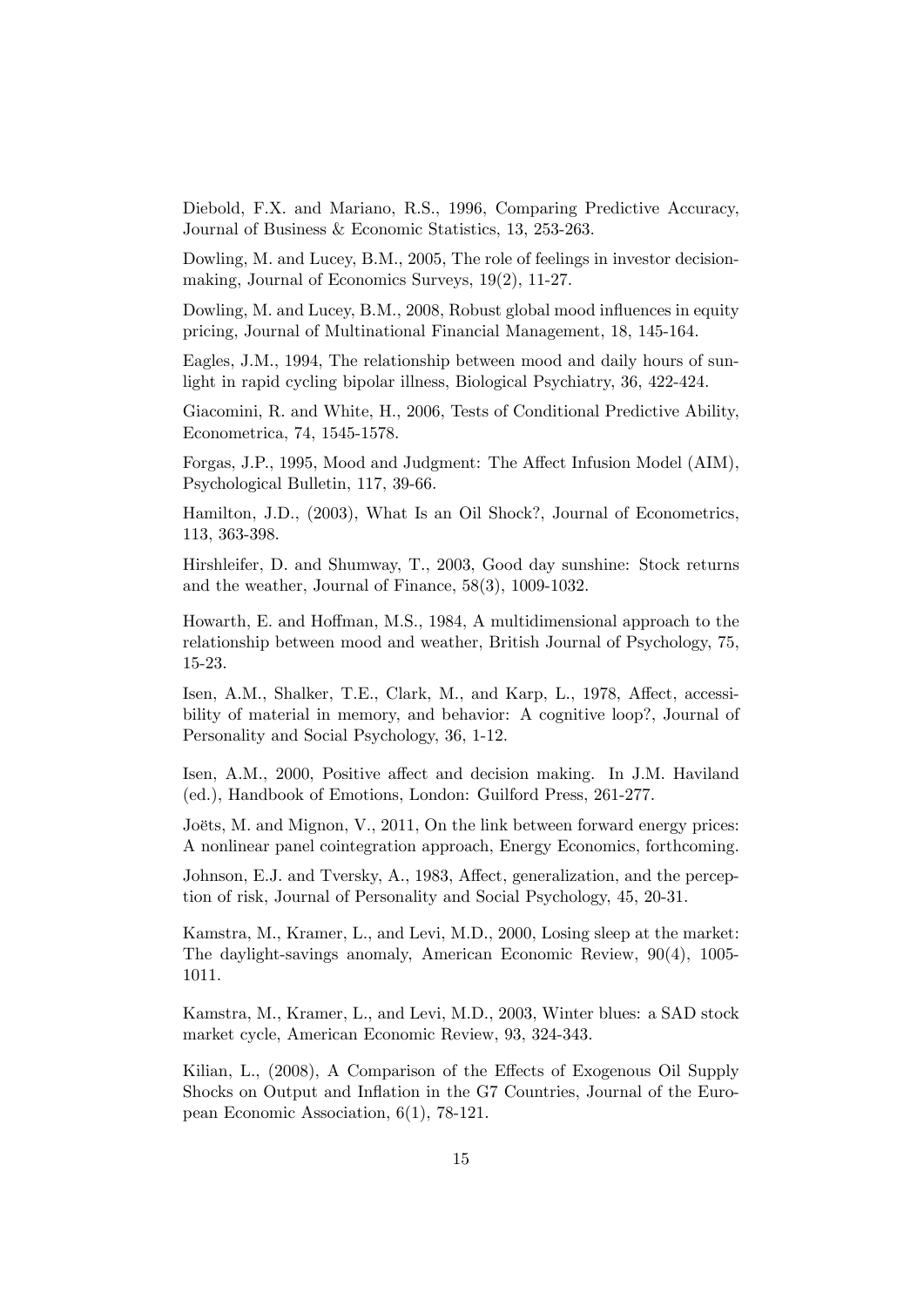Koenker, R. and Basset, G., 1978, Regression quantiles, Econometrica, 46(1), 33-50.

Loewenstein, G., Weber, E.U., Hsee, C.K., and Welch, N., 2001, Risk as feelings, Psychological Bulletin, 127, 267-286.

Loomes, G. and Sugden, R., 1982, Regret theory: An alternative theory of rational choice under uncertainty, Economic Journal, 92, 805-824.

Markowitz, H., 1952, Portfolio selection, Journal of Finance, 7(1), 77-91.

McCracken, M.W., 2000, Robust Out-of-Sample Inference, Journal of Econometrics, 99, 195-223.

Persinger, M.A., 1975, Lag responses in mood reports to changes in the weather matrix, International Journal of Biometeorology, 19(2), 108-114.

Rosenthal, N.E., 1998, Winter blues. Seasonal Affective Disorder: What it is and How to Overcome it, London: Guilford Press.

Sadorsky, P., (1999), Oil Price Shocks and Stock Market Activity, Energy Economics, 2, 449-469.

Saunders, E.M., 1993, Stock prices and wall street weather, American Economic Review, 83(5), 1337-1345.

Schwarz, N. and Clore, G.L., 1983, Mood, misattribution, and judgments of well-being: Informative and directive functions of affective states, Journal of Personality and Social Psychology, 45, 513-523.

Schwarz, N., 1990, Feelings as information: Informational and motivational functions of affective states. In E.T. Higgins (ed.), Handbook of Motivation and Cognition, vol. 2, New York: Guildford Press, 527-561.

Sharpe, W.F., 1964, Capital Asset prices: A theory of market equilibrium under conditions of risk, Journal of Finance, 19(3), 425-442.

Shleifer, A., 2000, Inefficient Markets: A Introduction to Behavioral Finance, Oxford University Press.

Simon, H., 1982, Models of Bounded Rationality, vol. 2. MIT Press, Cambridge, MA.

Simon, H., 1987a, Bounded rationality. In: Eatwell, John, Milgate, M., Newman, P. (Eds.), The New Palgrave: A Dictionary of Economics, vol. 1. MacMillan, New York, 266-268.

Simon, H., 1987b, Satisficing, In: Eatwell, John, Milgate, M., Newman, P. (Eds.), The New Palgrave: A Dictionary of Economics, vol. 4. MacMillan, New York, 243-245.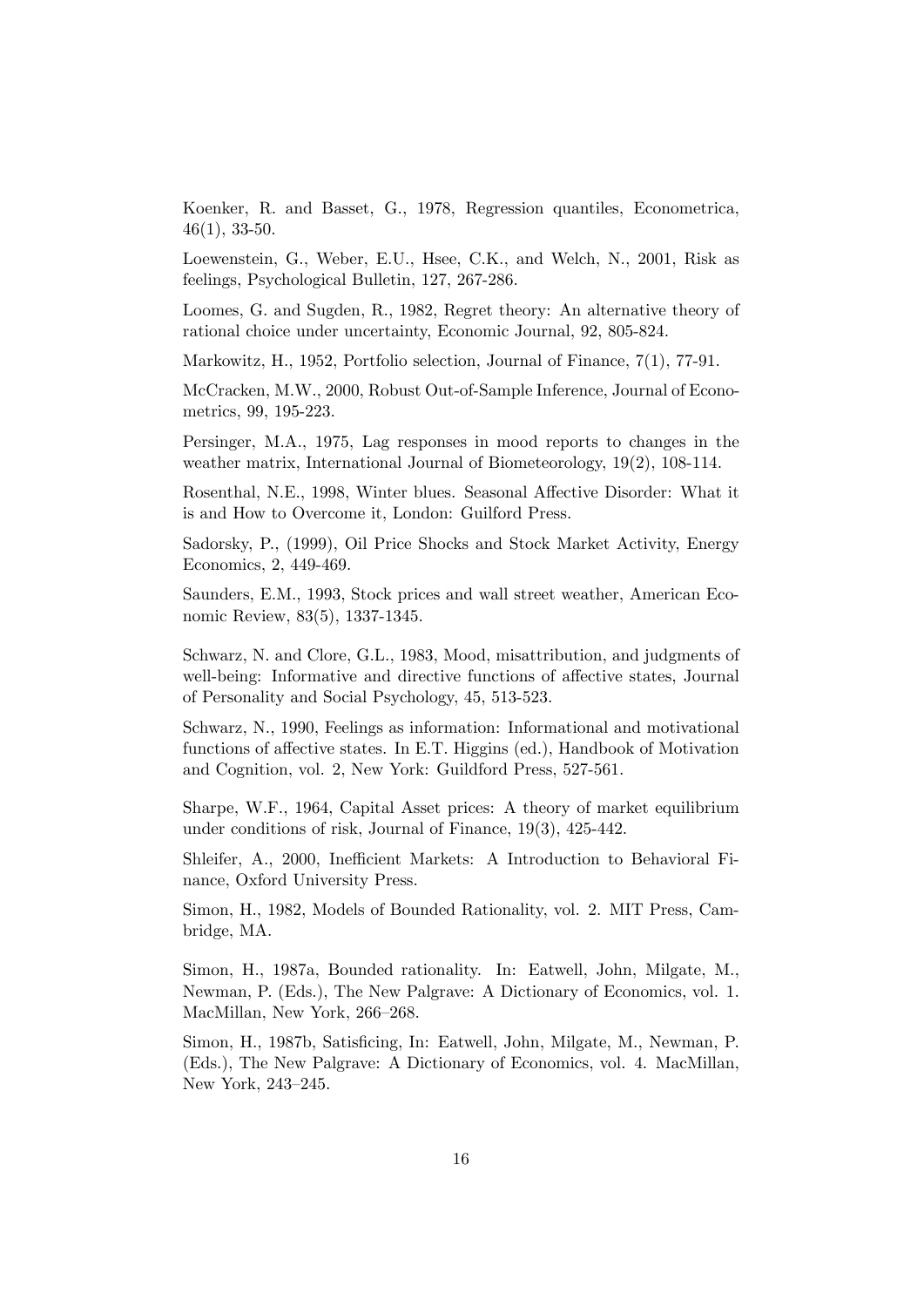Thaler, R.H., 2005, Advances in Behavioral Finance, Vol. 2, Princeton University Press.

West, K.D., 1996, Asymptotic Inference about Predictive Ability, Econometrica, 64, 1067-1084.

Zajonc, R.B., 1980, Feeling and thinking: Preferences need no inferences, American Psychologist, 35, 151-175.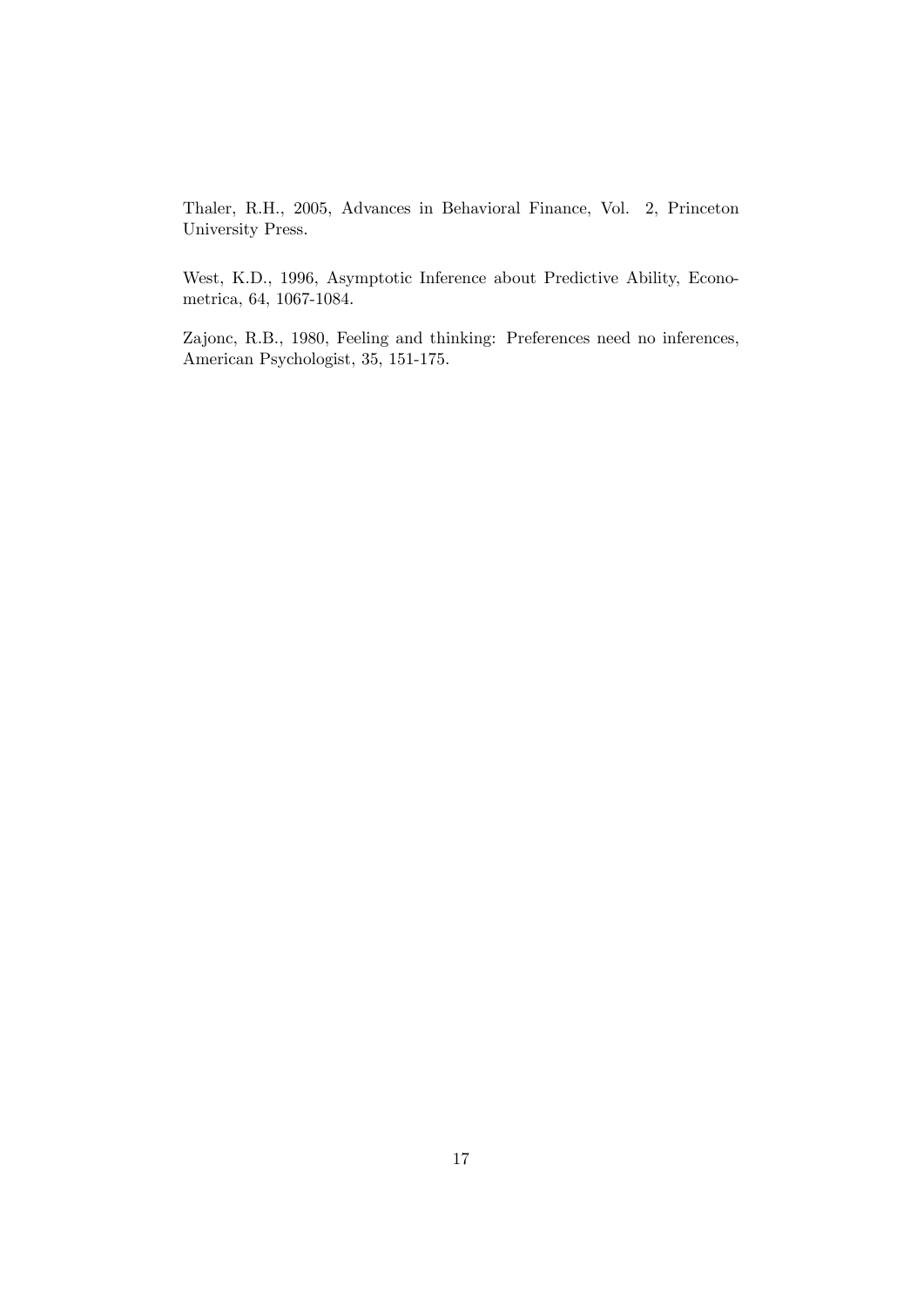# Appendix

Latitude data description

To construct simplest latitude values, we select larger markets in North and South Hemispheres respectively, then average each latitude in order to obtain two representatives values for North and South geographical locations. For North latitude, we obtain  $48.89^{\circ}$  by selecting and averaging: Turkey (Ankara), US (Washington), Canada (Ottawa), Italy (Roma), Switzerland (Bern), Austria (Vienna), France (Paris), Luxembourd, Belgium (Brussels), Germany (Berlin), UK (London), Netherlands (Amsterdam), Ireland (Dublin), Denmark (Copenhagen), Norway (Olso), Sweden (Stockholm), Finland (Helsinki), China (Beijing), and Japan (Tokyo).

For South latitude, we obtain  $30.33^{\circ}$  by choosing: New-Zealand (Wellington), Indonesia (Jakarta), South Africa (Johannesburg), Chile (Santiago), Australia (Camberra), and Argentina (Buenos Aires).

<span id="page-18-0"></span>Table 1: Summary statistics for the daily energy forward returns at 1 month

|                  | Brent   | Gas     | Coal       | Electricity |
|------------------|---------|---------|------------|-------------|
| Mean             | 0.00053 | 0.00017 | 0.00038    | $-0.00062$  |
| Variance         | 0.00053 | 0.00035 | 0.00033    | 0.00088     |
| <b>Skewness</b>  | 0.13679 | 0.00327 | $-0.57407$ | 1.76840     |
| Kurtosis         | 8.97939 | 6.47279 | 9.93896    | 25.31240    |
| Jarque-Bera test | 2333.29 | 785.431 | 3221.56    | 33236.7     |
|                  | (0.00)  | (0.00)  | (0.00)     | (0.00)      |

Notes: p-values for corresponding null hypotheses are reported in parentheses.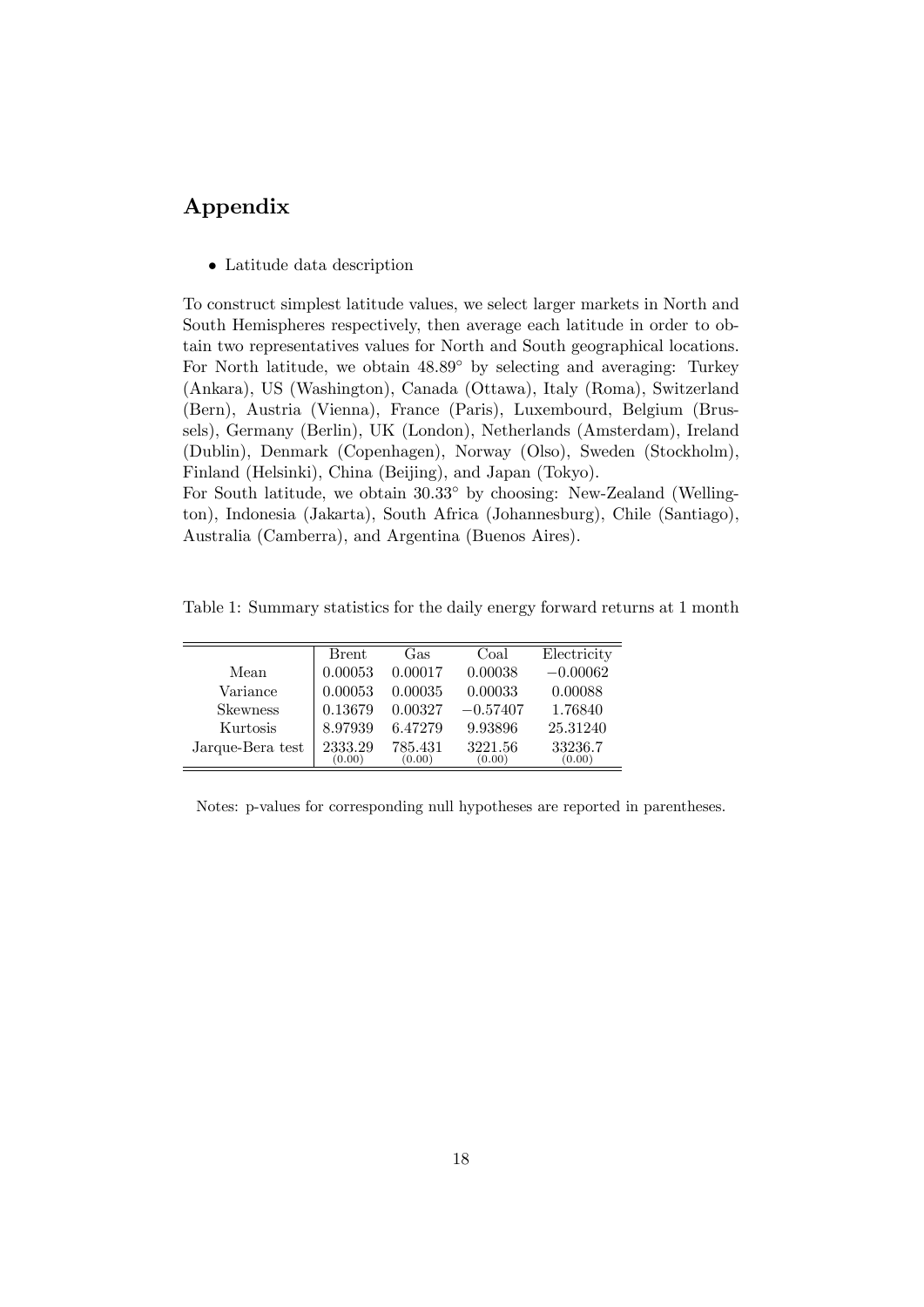|                  | Northern Hemisphere |            |               |             |  |  |
|------------------|---------------------|------------|---------------|-------------|--|--|
|                  | Oil                 | Gas        | Coal          | Electricity |  |  |
| $\alpha$         | 0.0006              | 0.002      | $\, 0.0003\,$ | $-0.0004$   |  |  |
|                  | (0.89)              | (1.38)     | (0.64)        | $(-0.45)$   |  |  |
| $\beta SAD_t$    | $-9.27E - 05$       | $-0.001$   | $9.72E - 0.5$ | $-0.0001$   |  |  |
|                  | $(-0.23)$           | $(-1.52)$  | (0.33)        | $(-0.26)$   |  |  |
| $\gamma Stoxx_t$ | 0.017               | 0.054      | 0.322         | $-0.018$    |  |  |
|                  | (0.43)              | (0.64)     | $(10.69^a)$   | $(-0.34)$   |  |  |
| $\delta Rate_t$  | $-0.047$            | 1.224      | 0.518         | 0.276       |  |  |
|                  | $(-0.51)$           | $(6.36^a)$ | $(7.59^a)$    | $(2.32^a)$  |  |  |
|                  | Southern Hemisphere |            |               |             |  |  |
| $\alpha$         | 0.0005              | $-0.001$   | $-0.0001$     | $-0.0008$   |  |  |
|                  | (0.77)              | $(-0.34)$  | $(-0.01)$     | $(-0.89)$   |  |  |
| $\beta SAD_t$    | $1.57E - 0.5$       | 0.001      | 0.0006        | 0.0005      |  |  |
|                  | (0.02)              | (1.07)     | (1.48)        | (0.55)      |  |  |
| $\gamma Stoxx_t$ | 0.007               | 0.062      | 0.324         | $-0.023$    |  |  |
|                  | (0.18)              | (0.74)     | $(10.70^a)$   | $(-0.44)$   |  |  |
| $\delta Rate_t$  | $-0.021$            | 1.178      | 0.514         | 0.285       |  |  |
|                  | $(-0.23)$           | $(6.15^a)$ | $(7.50^a)$    | $(2.38^a)$  |  |  |

<span id="page-19-0"></span>Table 2: SAD effect on energy forward markets under normal times

Notes: Between parentheses t-stats.  $^a$  denotes rejection of the null hypothesis at 1%, 5% or 10% significance level.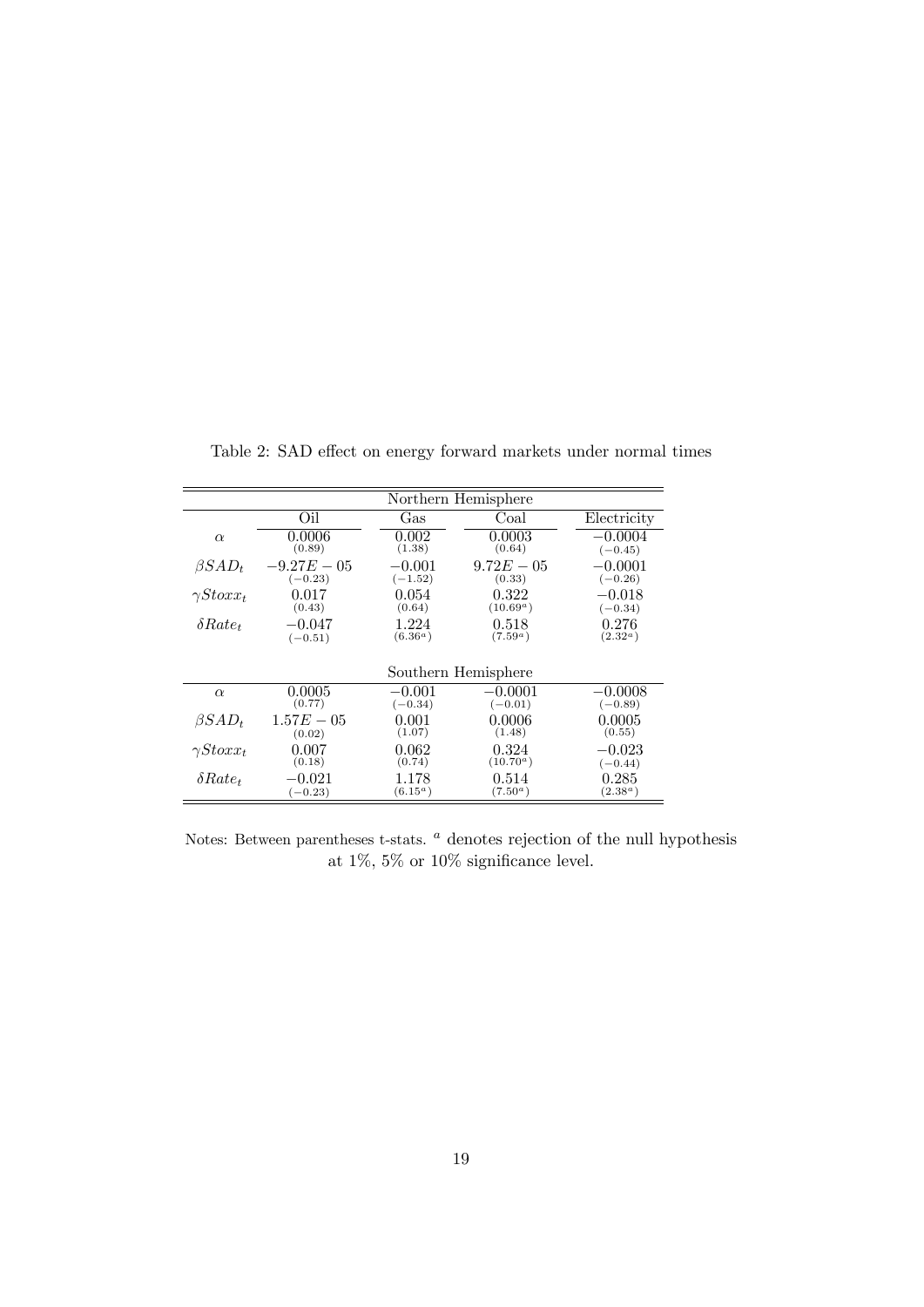Northern Hemisphere Oil Gas Coal Electricity DR  $(\theta=0.05)$  $\mathop{\text{UR}}\limits_{(\theta=0.95)}$ DR  $(\theta=0.05)$  $\mathop{\text{UR}}\limits_{(\theta=0.95)}$  $\text{DR}$ <sub>( $\theta$ =0.05)</sub>  $\mathop{\text{UR}}\limits_{(\theta=0.95)}$  $\text{DR}$ <sub>( $\theta$ =0.05)</sub>  $\mathop{\text{UR}}\limits_{(\theta=0.95)}$  $\alpha$   $-0.033$  $(-21.53^a)$ <br>-0.001  $(0.031)$ <br> $(22.24)$  $-0.050$  $(-14.74)$  $(9.55<sup>a</sup>)$  $-0.024$  $(-13.26^a\,)$  $(13.82)$  $-0.033$  $\left(-15.17^a\right)$  $(0.034$ <sub>(11.84<sup>a</sup>)</sub>  $\beta SAD_t$  $\frac{(-2.31^a)}{0.159}$  $(0.001)$ <br> $(1.45)$  $-0.007$  $(-3.65^a)$  $(0.001)$  $-0.002$  $(-1.69^a)$ 0:0003 (0:34)  $-0.003$  $(-3.08^a)$ 0:003  $(1.14)$  $\gamma Stoxx_t$  $(2.24^a)$  $-0.077$  $(-2.30^a)$ 0:082  $(0.80)$ 0:076  $(0.20)$ 0:410  $(6.07^a)$  $(3.34)$ 0:176  $(2.10<sup>a</sup>)$  $-0.332$  $(-0.48)$  $\delta Rate_t$  -0.195  $(-0.93)$  $-0.088$  $(-0.42)$  $\frac{1.371}{(3.77^a)}$ 0:624  $(0.61)$  $\frac{0.84}{(4.82^a)}$  $(2.52<sup>a</sup>)$  $-0.048$  $(-0.120)$ 1:011  $(1.76^a)$ Southern Hemisphere  $\alpha$  -0.038  $\frac{(-16.50^a)}{0.003}$  $(0.035)$ <br> $(21.40<sup>a</sup>)$  $-0.070$ <br> $(-13.84)$  $0.064$ <br>(11.15<sup>a</sup>)  $-0.030$  $(-13.49^a)$  $(15.01^a)$  $-0.042$  $(-17.09^a)$  $(9.55^a)$  $\beta SAD_t$  $(2.26^a)$  $-0.002$  $(-1.39)$ 0:013  $(3.85^a)$  $-0.002$ <br>(-0.45)  $(0.004)(2.54<sup>a</sup>)$ 0:002  $(1.19)$ 0:005  $(2.90<sup>a</sup>)$  $-0.001$  $(-0.79)$  $\gamma Stoxx_t$  $\frac{0.216}{(3.19^a)}$  $-0.101$  $(-2.26^a)$  $(1.72<sup>a</sup>)$  $(0.082)$  $\frac{0.387}{(12.00^a)}$  $(2.83<sup>a</sup>)$  $\frac{0.210}{(3.07^a)}$  $-0.160$  $(0.25)$  $\delta Rate_t$  -0.242  $(-1.18)$ 0:038 (0:259) 1:291  $(3.25^a)$ 0:572  $(0.526)$  $\frac{0.86}{(7.14^a)}$  $(2.92<sup>a</sup>)$  $-0.121$ <br> $(-0.463)$ 0:89  $(1.58)$ 

<span id="page-20-0"></span>Table 3: SAD effect on energy forward markets under extreme price movements

Notes: Between parentheses t-stats.  $^a$  denotes rejection of the null hypothesis at  $1\%$ , 5% or  $10\%$  significance level. UR and DR denote upward and downward price movements respectively.